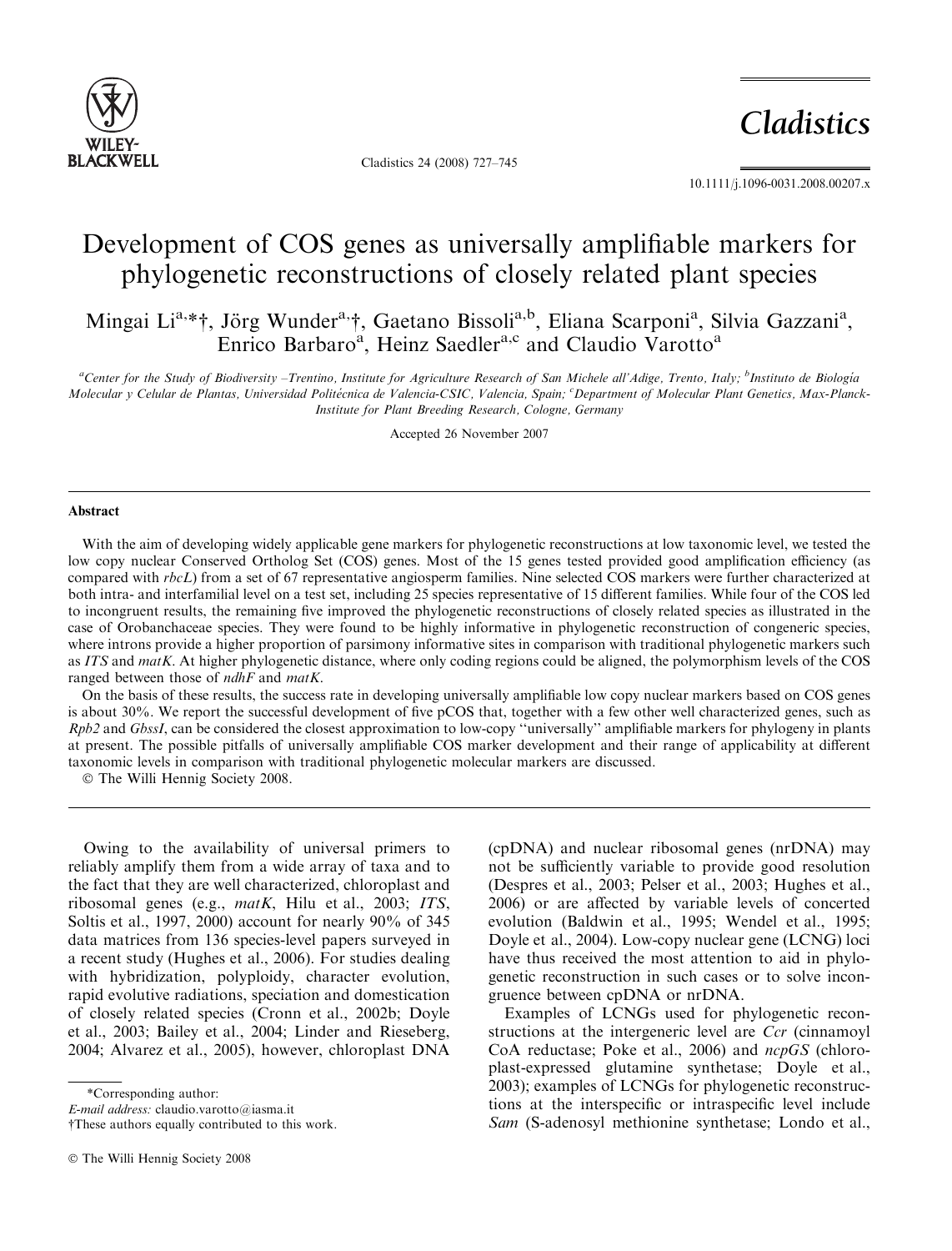$2006$ ) and  $PgiC$  (cytosolic phosphoglucose isomerase; Ford et al., 2006).

Although still relatively scarce, during the last few years a growing number of studies has been published that used multiple independent nuclear loci for phylogenetic reconstruction (for a comprehensive discussion see reviews by Sang, 2002; Small et al., 2004; Schlueter et al., 2005; Hughes et al., 2006). Ideally, more than one sequential marker should be used to take into account the fact that gene trees do not necessarily represent the species tree because of random sorting of polymorphic alleles in different lineages (Maddison, 1997). The markers should also be easily amplifiable from a wide array of taxonomic groups (''universal'') and at the same time evolve fast enough to be informative at the desired taxonomic level (Sang, 2002). The current progress of large genomic projects offers new possibilities to approach this problem (see, e.g., Scherson et al., 2005; Choi et al., 2006). Through a comparative approach using a comprehensive collection of tomato ESTs and the Arabidopsis genomic sequence, Fulton et al. (2002) pioneered the identification of genome-wide sets of conserved orthologous genes in plants. These markers, named COS (Conserved Ortholog Set), were demonstrated to be single or low copy in both genomes and to have remained relatively stable in sequence since the early radiation of dicotyledonous plants. Further refinements of sets of COS markers have been independently carried out by Kozik and Michelmore on a set of six EST collections (http://cgpdb.ucdavis.edu/COS\_Markers/ COS\_Markers.html) and by Rudd et al. (2005) on sequence data from over 50 plant species. More recently, Wu et al. (2006) developed a second set of COS markers (COSII) and demonstrated their utility for both comparative mapping and phylogenetic reconstruction in euasterids I. In this study we describe the selection, development and testing across various eudicot orders of 15 candidate phylogeny COS markers (pCOS) selected from the set developed by Kozik and Michelmore. We report the successful development of five pCOS that, together with a few other well characterized genes such as Rpb2 and GbssI (Denton et al., 1998), can be considered the closest approximation to low-copy ''universally'' amplifiable markers for phylogeny in plants at present. The possible pitfalls in the development of such molecular markers and their range of applicability at different taxonomic levels in comparison with traditional phylogenetic molecular markers are discussed.

#### Materials and methods

#### Plant material

Leaf material was collected from natural populations on the south-eastern range of the Alps (Trentino-Alto

Adige) with the exception of Antirrhinum species (provided by the Institute of Plant Genetics and Crop Plant Research, Gatersleben, Germany). DNA extraction was performed either with standard CTAB extraction (Doyle and Doyle, 1987) or by means of the Plant DNEasy extraction kit (Qiagen, Hilden, Germany). The complete list of species can be found in Appendix 1.

#### Selection of COS genes and primer design

The original set of COS markers as elaborated by Kozik and Michelmore consisted of 2343 Arabidopsis genes having a single blast hit (e-value  $= 1E - 20$ ) to at least one EST in one of the six species analyzed (maize, rice, soybean, tomato, sunflower and lettuce; http:// cgpdb.ucdavis.edu/COS\_Arabidopsis). This data set was reduced to 95 genes that had: (1) a blast hit to each maize, rice, soybean and tomato, and (2) a literature reference defining their function. The 20 topranking genes according to, in order of priority, blast hit length, percentage identity, standard deviation and mutant phenotypes in higher plants or attribution of clear biological function were used for primer design. Blast searches were used to query the NCBI databases and retrieve homologous sequences from angiosperm species. ClustalW multiple sequence alignments (Thompson et al., 1994) were manually edited using the program BioEdit (Hall, 1999). Owing to the different representation and degree of nucleotidic conservation of homologs of this set of genes, degenerate primers were designed for 15 of the 20 genes (see in Appendix 2 the list of the selected 15 COS markers, their functions and primers used; Fig. 1a shows a schematic graphic representation of structures for the five markers that were characterized in depth in this study). Primer design was carried out manually according to the general guidelines described in the literature (Strand et al., 1997).

#### Polymerase chain reaction amplification and sequencing

Polymerase chain reaction (PCR) amplifications were performed according to two different basic protocols. In the first protocol, cycling conditions were: initial template denaturation 95 °C for 2 sec, followed by  $33-35$ cycles of 94 °C for 40 sec,  $50-57$  °C for 30 sec,  $72$  °C for 40 sec,  $72 \text{ °C}$  for 5 min. In the second protocol, used in case of failure or low amplification by means of the former one, cycling conditions were the same, except that the number of cycles was reduced to 25. A 10-fold dilution was used as the template for a second round of PCR with all of the cycling parameters identical to those used in the first round except for the cycling number ranging from 25 to 30.

PCR products were cloned in the pGEM-T vector (Promega Corp., Madison, WI) and sequenced from both directions. Sequences used in this study have been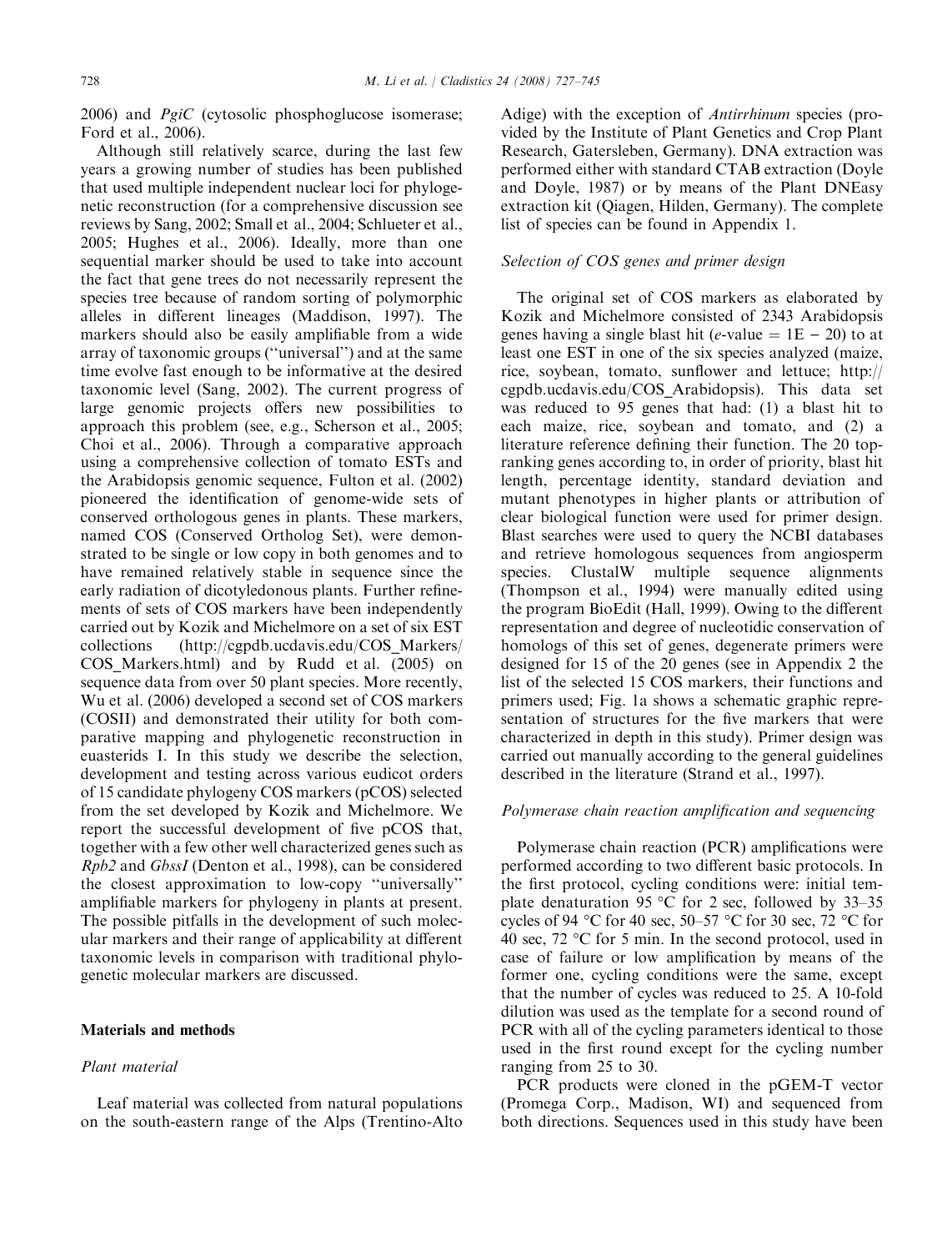

Fig. 1. Structure and variability of pCOS. (a) Position of amplified pCOS sequences (blow-up) with respect to Arabidopsis thaliana genomic DNA. Numbers indicate the intron length corresponding to the alignment of seven Melampyrum species, in brackets the length range according to the ''Class-Set'' of 25 different angiosperm species. Scale of 1000 bp refers to the Arabidopsis sequences. (b) Variability of pCOS genes compared with ITS corresponding to the alignment of seven Melampyrum species. Exon and intron boxes are shaded according to the level of polymorphisms (% parsimony informative sites, values for the variability of the entire pCOS amplicons are shown in Table 2). (c) Variability of pCOS genes compared with traditional markers corresponding to the alignment of 12 angiosperm species (Class-Set Ang-12). For Agt1, Eif3E and At103 only the exons were used. The scale of 250 bp and the shading-scale of percentage PI sites refers to both (b) and (c).

deposited in GenBank with accession numbers from AM503637 to AM503893.

#### Data analysis

Multiple sequence alignments obtained with ClustalW (Thompson et al., 1994) were manually refined using the program BioEdit (Hall, 1999) in particular for insertion ⁄deletion (indel) structure of the intron regions. To decide when alignments of divergent sequences (order and above) became ambiguous, ClustalW alignments with an increasing number of species were performed. Alignments were visually inspected to identify the taxonomic distances after which the addition of a new species significantly decreased alignment quality despite using different gap opening and extension penalties and manual editing. To provide a quantitatively uniform criterium for assessment of alignment quality, the three alignments at lower and higher taxonomic distance compared with the one considered critical were subjected to a sliding window analysis of polymorphism level with DnaSP v4.10 (Rozas et al., 2003). A 10 bp sliding window was moved in 1 bp steps along the alignment. As the average polymorphism level for

alignment of random sequences was about 70%, alignments with more than 50% of their length displaying polymorphism levels above this threshold were considered ambiguous. Alignments being ambiguous based on this criterium are depicted in gray in Fig. 2.

The analysis of the indel structure resulting from the alignment procedure was carried out with the help of GapCoder (Young and Healy, 2003). DnaSP was used to perform polymorphism analysis and other gene and alignment characterizations like  $G + C$  content.

For phylogenetic analysis and tree-building using maximum parsimony (MP) and maximum likelihood (ML) PAUP\* version 4.0b10 (Swofford, 2003) was used. Trees were calculated with  $swap = TBR$ , addi $tion = random$ , hsearch replicates  $= 1000$ , trees hold at each step = 1, collapse = MaxBrLen, ti/tv ratio 2 : 1, gaps were treated as missing; for bootstrap analysis: replicates  $= 1000$ , hsearch  $= 100$ . ML was performed according to the best substitution model obtained by applying hierarchical likelihood ratio tests implemented in Modeltest 3.7 (Posada and Crandall, 1998). ML settings were as shown above for MP bootstrap analysis with starting tree(s) = stepwise addition, number of replicates  $= 1000$ . For ML bootstrap analysis: analysis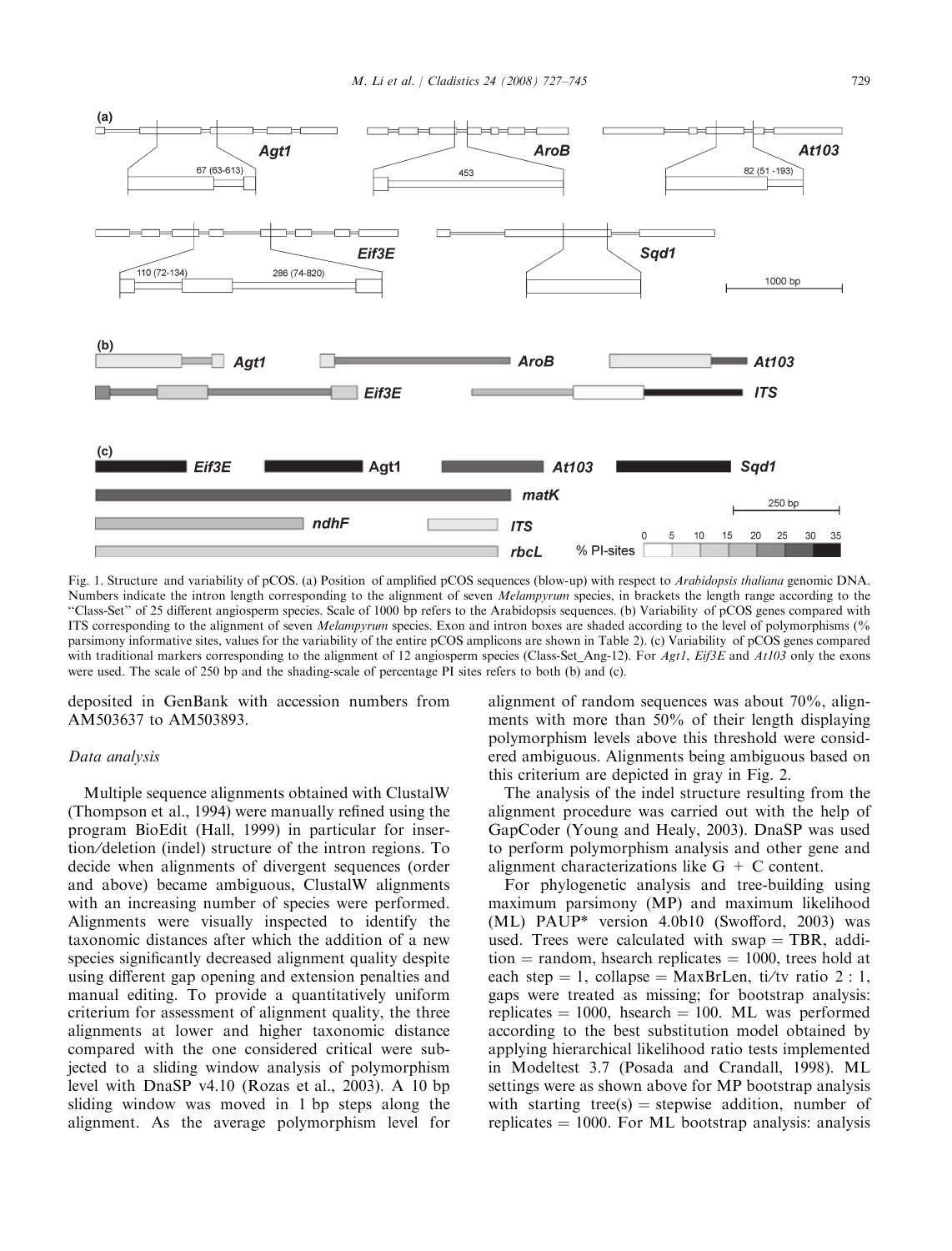

Fig. 2. Variability of pCOS and traditional genes at different taxonomic levels. The curves indicate the level of polymorphism in alignments encompassing species at increasing taxonomic distances. The numbers on the x-axis refer to the number of species included in the alignment. Each sequence added represents another species, genus, family, order or class, which leads to a cumulation of taxonomic distances from left to right. The  $y$ -axis indicates the level of polymorphism within each alignment  $\%$  polymorphic sites) in relation to the alignment length. The color bars below the x-axis refer to different taxonomic levels:  $[(blue = Melampyrum) + green] = Orobanchaceae + yellow = Lamiales (Lamiales + orange)$ Asterids, red = Rosids, purple = basal Eudicots, gray = Monocots. (a) "Genus-Set" includes seven Melampyrum species each represented by three populations (1–7) and three outgroup species (8–10), see also Fig. 1(b). (b–d) These denote different subsets of the ''Class-Set'' representing 25 different species, genera, families, orders and classes throughout the angiosperms. The genus Melampyrum is only represented by M. sylvaticum.  $At103$ , ITS, ndhF and rbcL are present in all three figures. Curves in gray indicate that the alignment of the sequences for this marker was ambiguous at this taxonomic level. The drop of the ITS curve at high taxonomic levels is due to the restriction of the alignment to the 5.8S ribosomal DNA.

replicates  $= 100$ , search replicates  $= 10$ . Neighbor-Joining analysis was performed using TreeCon Vers. 1.3b (Van de Peer and De Wachter, 1997), distance  $= k2p$ (Kimura, 1980), indels were considered as a single SNP not taking into account the length of the inserted/ deleted fragment, bootstrap replicates  $= 1000$ . Bayesian inference was calculated using MrBayes 3 (Ronquist and Huelsenbeck, 2003) using the default settings and the same model as for ML with 100 000 generations.

## Results

## Amplification efficiency of COS markers

The primers developed for 15 selected COS markers were prescreened on an initial set of 10 Orobancha-

ceae and seven Plantaginaceae (Olmstead et al., 2001; Bennett and Mathews, 2006) species (Test-Set-1; Appendix 1) and the corresponding products sequenced. The nine primer combinations amplifying from more than 50% of these species were then used to test amplification from a total of 87 species, representing 67 families mostly distributed across dicotyledonous angiosperms, with a few representatives from monocotyledonous angiosperms, gymnosperms, bryophytes and pteridophytes (Test-Set-2; Appendix 1). The amplification results were compared with those obtained for *rbcL*, one of the most commonly used universally amplifiable phylogenetic markers (Table 1). The numbers reported in Table 1 refer to the percentage of families (total 67) and species (total 87) from which PCR products resulted on agarose gels either as single bands (columns ''Class I'',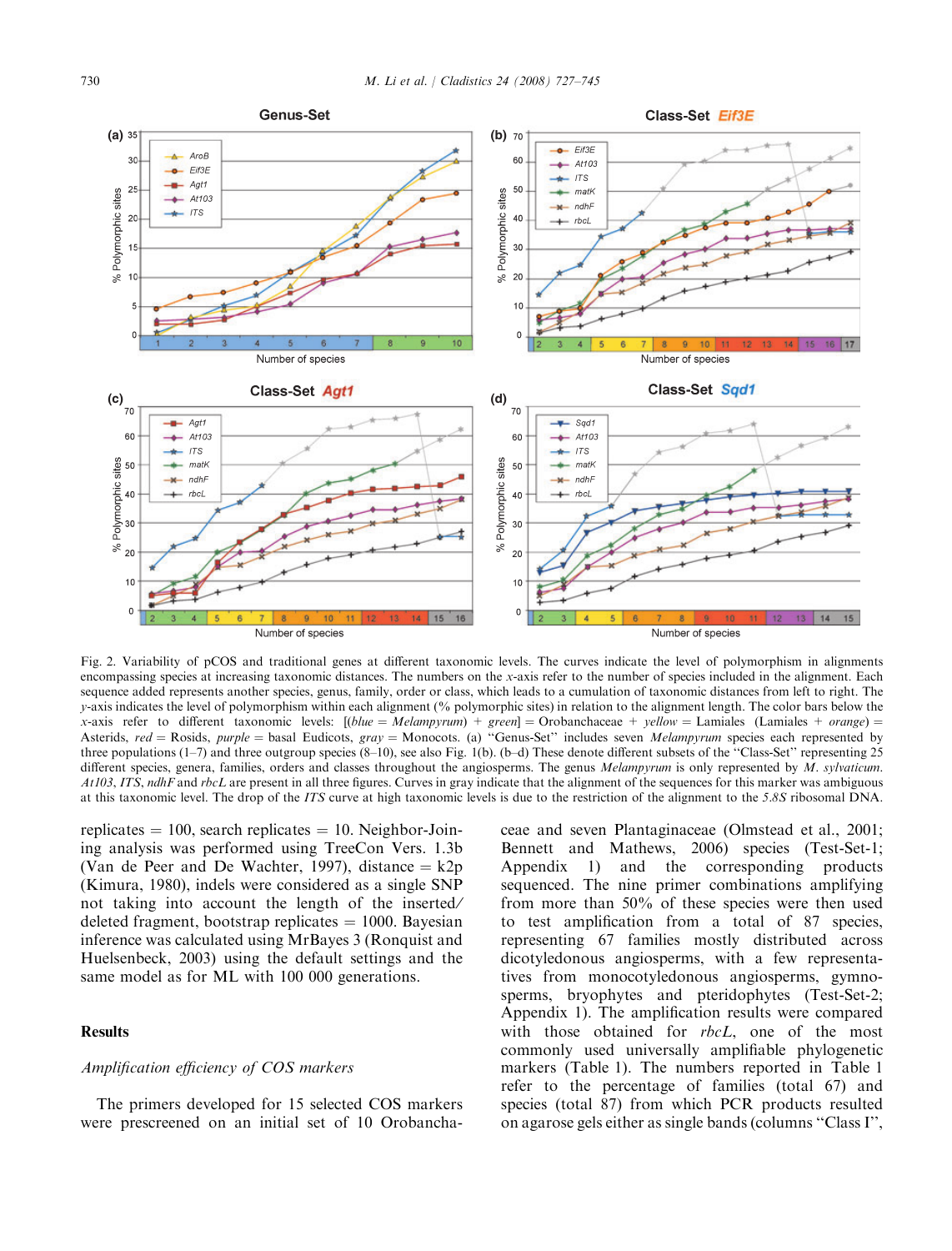Table 1

|                          |                      |                                                                                                                                                                                                                                                                                               | Families (%) |          | Species $(\% )$ |          |                             |  |
|--------------------------|----------------------|-----------------------------------------------------------------------------------------------------------------------------------------------------------------------------------------------------------------------------------------------------------------------------------------------|--------------|----------|-----------------|----------|-----------------------------|--|
| Name                     | AGI-ID               | Function                                                                                                                                                                                                                                                                                      | Class I      | Class II | Class I         | Class II | Reference                   |  |
| $Agt1*$                  | AT2G13360            | Encodes a peroxisomal photorespiratory enzyme that<br>catalyzes transamination reactions with multiple<br>substrates. It is involved in photorespiration                                                                                                                                      | 58           | 64       | 52              | 59       | Liepman and<br>Olsen (2003) |  |
| Apgl                     | AT3G63410            | Responsible the methylation step of plastoquinone<br>biosynthesis. The gene product is also involved in<br>tocopherol (vitamin E) biosynthesis                                                                                                                                                | 42           | 51       | 40              | 47       | Cheng et al.<br>(2003)      |  |
| $A\mathit{roB}^*$        | AT5G66120            | Putative 3-dehydroquinate synthase activity, aromatic<br>amino acid family biosynthesis                                                                                                                                                                                                       | 31           | 42       | 28              | 37       | Barten and<br>Meyer (1998)  |  |
| $At103*$                 | AT3G56940            | Chlorophyll biosynthesis: magnesium-protoporphyrin<br>IX monomethyl ester (oxidative) cyclase activity                                                                                                                                                                                        | 60           | 69       | 57              | 66       | Rzeznicka et al.<br>(2005)  |  |
| ChIP                     | AT1G74470            | Multifunctional protein involved in the biosynthesis<br>of chlorophyll geranylgeranyl moiety. It catalyzes<br>the reduction of prenylated geranylgeranyl-<br>chlorophyll $a$ to phytyl-chlorophyll $a$ (chlorophyll $a$ )<br>and free geranylgeranyl pyrophosphate to phytyl<br>pyrophosphate | 58           | 79       | 54              | 74       | Keller et al.<br>(1998)     |  |
| $Eif3E*$                 | AT3G57290            | Translation initiation factor activity, transcription<br>initiation, part of the eukaryotic translation<br>initiation factor 3 complex and associated with<br>subunits of the COP9 signalosome                                                                                                | 36           | 45       | 30              | 39       | Yahalom et al.<br>(2001)    |  |
| Gi                       | AT1G22770            | GIGANTEA locus. Response to cold, hydrogen<br>peroxide, regulation of circadian rhythm, positive<br>regulation of long-day photoperiodism, flowering,<br>flower development                                                                                                                   | 69           | 79       | 61              | 74       | Oliverio et al.<br>(2007)   |  |
| <b>H</b> mg <sub>s</sub> | AT4G11820            | Acetyl-CoA C-acetyltransferase activity,<br>hydroxymethylglutaryl-CoA synthase activity,<br>isopentenyl diphosphate biosynthetic process,<br>mevalonate pathway                                                                                                                               | 34           | 48       | 32              | 44       | Montamat et al.<br>(1995)   |  |
| $Sqdl^*$                 | AT4G33030            | Chloroplast, cellular response to phosphate<br>starvation, UDP sulfoquinovose synthase activity,<br>sulfolipid biosynthesis                                                                                                                                                                   | 87           | 91       | 80              | 86       | Essigmann et al.<br>(1999)  |  |
| rbcL                     | ATCG00490            | Ribulose-bisphosphate carboxylase activity, fixation<br>of carbon dioxide                                                                                                                                                                                                                     | 76           | 85       | 80              | 87       |                             |  |
| Average                  |                      |                                                                                                                                                                                                                                                                                               | 53           | 63       | 48              | 58       |                             |  |
| <b>SD</b>                |                      |                                                                                                                                                                                                                                                                                               | 18           | 18       | 17              | 18       |                             |  |
|                          | $%$ relative to rbcL |                                                                                                                                                                                                                                                                                               | 69           | 74       | 60              | 67       |                             |  |

Summary of PCR amplification for nine selected COS markers across 67 angiosperm families. Amplification efficiencies are reported as percentage with respect to total number of families and species tested

Class I, single band on agarose gels; Class II, one major band with a maximum contamination of about 30% from secondary products. \*Markers that after phylogenetic validation have been collectively called pCOS.

amenable for direct sequencing) or as a major band with a maximum contamination of about 30% from secondary products (columns ''Class II'', amenable for sequencing upon cloning). The average amplification efficiency from the different families tested was 69% and 74% as compared with rbcL for class I or class II, respectively. The same comparison at the level of number of species yielded slightly lower values (60% and 67%, respectively), thus indicating a more homogeneous amplification of rbcL among congeneric species as compared with COS. Low levels of linear correlation  $(r \le 0.394)$ , were observed among COS markers on the basis of the binary coding  $(1/0)$  of amplifiable/nonamplifiable species across the whole test data set, thus indicating low family specific amplification by the primers.

#### Sequence characterization of COS markers compared with traditional phylogenetic markers

The nine COS markers selected were further characterized and compared with the traditional markers ITS,  $matK,$  rbcL and  $ndhF$ . Five COS markers (see below) were amplified and sequenced for a set of 25 species sampled from selected orders and families throughout the angiosperms (hereafter called ''Class-Set''; see Appendix 1). At103, Eif3E, Agt1, Sqd1 and ChlP were successfully confirmed by sequencing from, respectively, 25, 23, 22, 19 and 22 species of the Class-Set. The remaining four genes  $(Apg1, AroB, Gi and Hmgs)$  were sequenced for a subset of the Class-Set encompassing seven Melampyrum species, each represented by three populations, and three outgroup species (Orobanchaceae) represented by one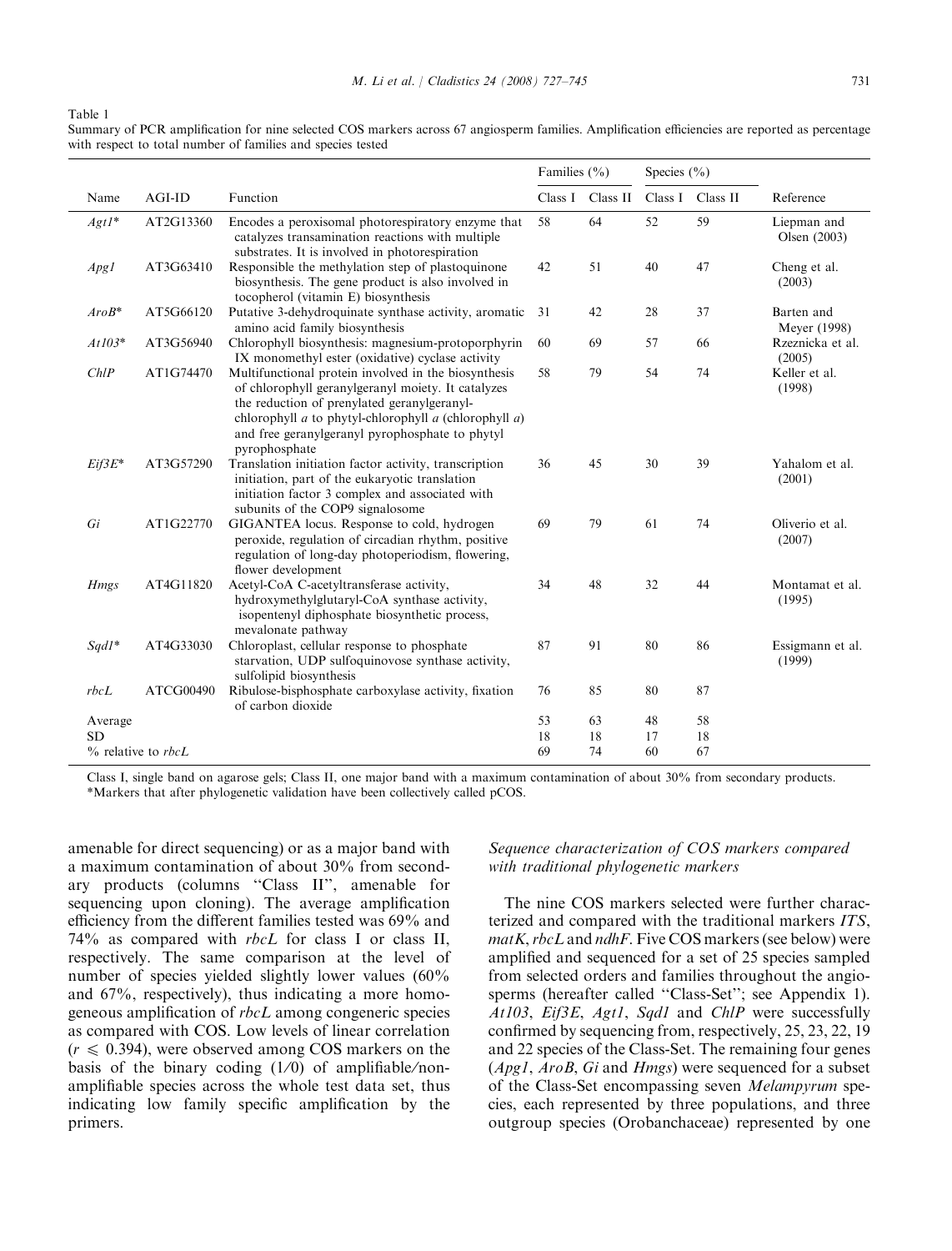population each (''Genus-Set''; Appendix 3). Sequencing confirmed the successful isolation of these genes from all the species with the exception of Sqd1 from two Melampyrum species.

Preliminary phylogenetic analyses led to the exclusion of four genes from further analysis due to paralogy problems. The remaining five genes (Agt1, AroB, At103,  $Eif3E$  and  $Sqdl$ ) were characterized in depth, in particular with respect to their level of polymorphism, from sequence alignments of the individuals and species within the *Melampyrum* genus (Intra-Generic-Set; Table 2) and from those in the Class-Set in common to all markers (Class-Set\_Ang-12; Table 3). A schematic representation of the genomic organization of these five genes in A. *thaliana* is shown in Fig.  $1(a)$ , while Fig. 1(b,c) show the nucleotide variability of coding and non-coding regions for each of the genes analyzed at genus and class level, respectively.

The COS markers developed in this study were shorter than traditional markers, ranging from 302 bp to 540 bp in the genus used as reference. In other genera and families, however, the length that resulted was sometimes dramatically higher due to a higher proportion of non-coding regions (Tables 2 and 3). The COS markers varied from a minimum of 7% for

AroB to a maximum of 100% of coding regions for Sqd1.

The variability of the COS genes in terms of polymorphic sites estimated as a percentage of variable or parsimony informative sites and indels for the alignments obtained for either the Intra-Generic-Set or the Class-Set is summarized in Tables 2 and 3, respectively.

In both the Intra-Generic-Set and the Class-Set, COS markers displayed a lower number of polymorphic sites, in absolute terms, compared with that of the traditional marker *ITS*, as expected from their lower absolute sequence lengths (Table 2). However, the proportions of polymorphic sites of Eif3E and AroB in the Intra-Generic-Set are similar to that of ITS (89% and 109%, respectively). The number of polymorphisms or parsimony informative sites for the other two COS (*Agt1* and  $At103$ ) in comparison with that of ITS was about 60%.

In the Class-Set the amount of nucleotide variation per site of COS averaged from 66% of At103 to 86% of Eif3E compared with  $matK$  (matK was used because ITS sequences were not alignable at high taxonomic level). Notably, the fraction of parsimony informative sites in the Class-Set was higher for all COS in comparison with that of matK.

Table 2

Table 3

Variability of selected COS genes at the intrageneric level. Data refer to the Intra-Generic-Set (21 individuals, seven Melampyrum species, three populations⁄species)

|            | Length    |           |                  |        |          | Polymorphic sites  |          | PI-sites           |                    |            |
|------------|-----------|-----------|------------------|--------|----------|--------------------|----------|--------------------|--------------------|------------|
| Gene       | Sequences | Alignment | Coding<br>$(\%)$ | Indels | Absolute | Relative<br>to ITS | Absolute | Relative<br>to ITS | Non-<br>synonymous | Synonymous |
| Agt1       | 274-301   | 301       | 45-87            | ↑      | 32       | 0.62               | 28       | 0.66               | 0.017              | 0.059      |
| $A$ ro $B$ | 302-438   | 448       | $7 - 11$         | 15     | 84       | 1.09               | 75       | 1.19               | 0.030              | 0.030      |
| At103      | 291-321   | 322       | 75-86            | 13     | 34       | 0.61               | 26       | 0.57               | 0.000              | 0.079      |
| Eif3E      | 482-540   | 618       | 42-47            | 26     | 95       | 0.89               | 79       | 0.91               | 0.022              | 0.111      |
| <b>ITS</b> | 575-599   | 619       | 27-29            | 23     | 107      | 1.00               | 87       | 1.00               | 0.018              | 0.006      |

PI sites, parsimony informative sites; substitutions were calculated per site.

Variability of selected COS genes at the family order level. Data refer to the Class-Set\_Ang-12 (12 angiosperm families)

|            | Length       |           |                  |              |          | Polymorphic sites               |          |                     | Substitutions      |            |  |
|------------|--------------|-----------|------------------|--------------|----------|---------------------------------|----------|---------------------|--------------------|------------|--|
| Gene       | Sequences    | Alignment | Coding<br>$(\%)$ | Indels       | Absolute | Relative<br>to mat <sub>K</sub> | Absolute | Relative<br>to matK | Non-<br>synonymous | Synonymous |  |
| Eif3E      | $481 - 1140$ | 227       | $20 - 59$        | $\mathbf{0}$ | 105      | 0.86                            | 73       | 1.20                | 0101               | 0.357      |  |
| Agt1       | $300 - 972$  | 238       | $28 - 79$        | $\mathbf{0}$ | 106      | 0.83                            | 81       | 1.27                | 0044               | 0.461      |  |
| At103      | 298-429      | 240       | $55 - 79$        | $\mathbf{0}$ | 86       | 0.66                            | 67       | 1.04                | 0032               | 0.380      |  |
| Sqd1       | 267          | 267       | 100              | $\mathbf{0}$ | 107      | 0.74                            | 91       | 1.28                | 0045               | 0.468      |  |
| <b>ITS</b> | 558-710      | 158       | $24 - 100$       | $\mathbf{0}$ | 33       | 0.39                            | 10       | 0.24                | 0120               | 0.073      |  |
| matK       | 906-939      | 980       | 100              | 20           | 529      | 1.00                            | 262      | 1.00                | 0226               | 0.190      |  |
| ndhF       | 482-492      | 493       | 100              |              | 172      | 0.64                            | 96       | 0.73                | 0088               | 0.248      |  |
| rbcL       | 976          | 976       | 100              | 0            | 236      | 0.45                            | 119      | 0.46                | 0027               | 0.217      |  |

PI sites, parsimony informative sites; substitutions were calculated per site. ''Coding (%)'' refers to the full sequence length, while the other values to coding regions.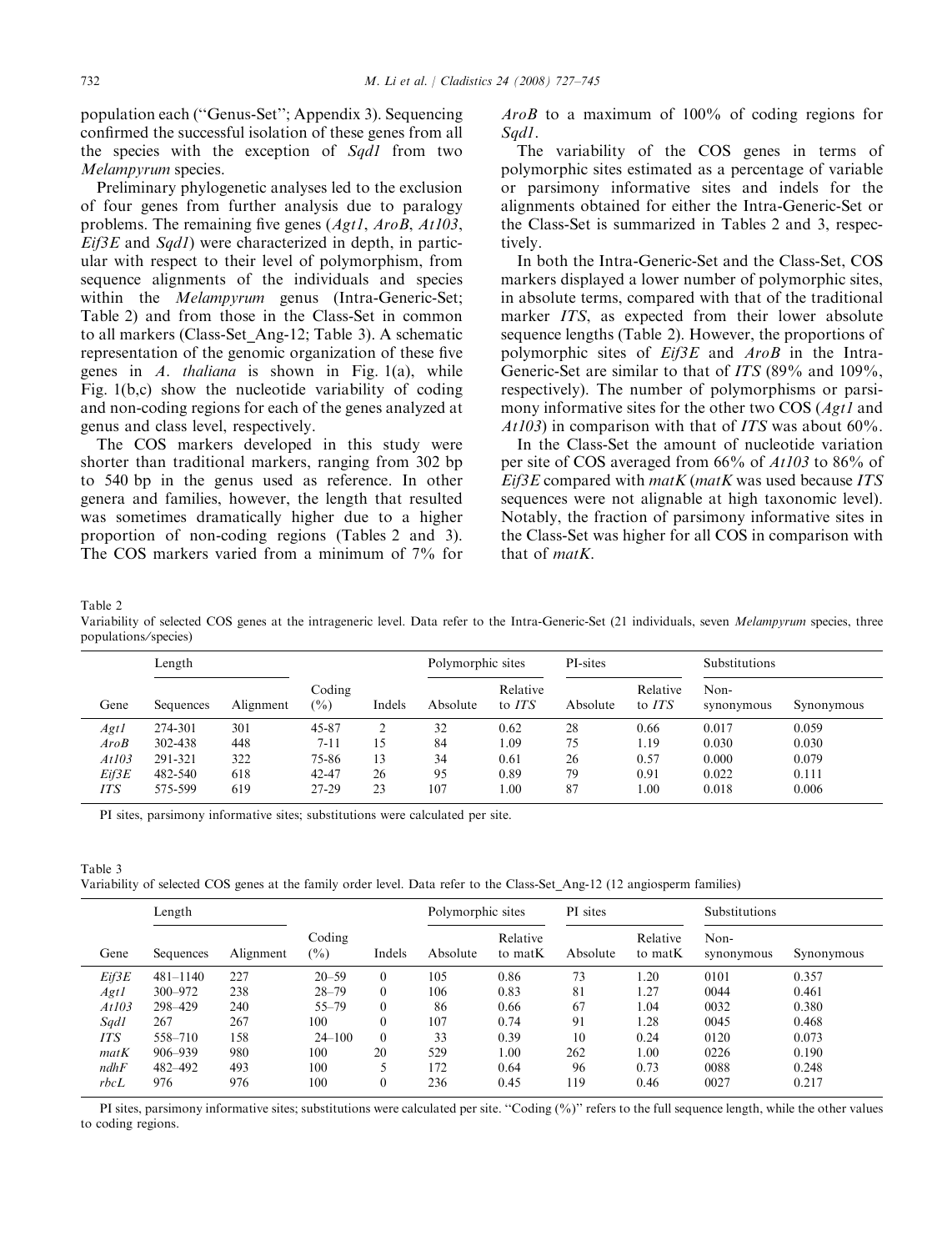The curves shown in Fig. 2 indicate the change in the proportion of polymorphic sites by stepwise addition of a single species to the alignment of each data set (Fig. 2a: Genus-Set; Fig. 2b–d: Class-Set). Segments in gray indicate that for the corresponding species alignment was ambiguous (see Materials and methods). For the genus-level comparison, both coding and non-coding regions from COS were used (Fig. 2a), while at the class level only exons were used (Fig. 2b– d). In general, COS markers with the highest nucleotide diversity such as AroB and Eif3E resulted as polymorphic  $(AroB)$  or more polymorphic (*Eif3E*) than ITS for closely related congeneric species (Genus-Set; Fig. 2a). At moderate phylogenetic distance (different families within an order),  $Eif3E$  and  $Agt1$  displayed a lower percentage of polymorphic sites as compared with ITS, with Sqd1 following closely the ITS trend (Fig. 2b–d). At103 displayed relative polymorphism levels higher than those of ndhF, but lower than those of matK. At higher taxonomic distances (different orders within a subclass), where first ITS and then  $m \in K$  alignments became ambiguous, Agt1, At103 and Sqd1 tended to reach a plateau at about 40% of polymorphic sites, while the Eif3E curve, after a flexion of about the 40% value, continued to increase steadily.

Within the *Melampyrum* genus, the number of indels, despite being correlated to the absolute number of polymorphic sites, did not correlate to the fraction of non-coding regions present in the alignment of each gene (Table 2). For the Class-Set the introns were excluded from the alignment and no deletions were observed in any of the COS.

### Phylogenetic reconstruction with COS markers at different phylogenetic levels

The nine COS markers selected were further characterized to test their applicability for phylogenetic studies compared with the traditional markers ITS, matK, rbcL and ndhF.

Phylogenetic reconstructions were carried out for the Class-Set (and in some cases for considerably larger species sets of Orobanchaceae, Plantaginaceae and Solanaceae) with At103, Eif3E, Agt1, Sqd1 and ChlP sequences. *ChlP* had to be excluded due to paralogy problems. For the remaining genes, phylogenetic reconstruction for taxa within families was in agreement with previous studies (data not shown).

The other four COS genes (Apg1, AroB, Gi and Hmgs) were sequenced only for the Genus-Set because of their large intron fraction, which was unalignable at higher taxonomic distance. This choice was motivated by the aim of testing the COS markers as extensively as possible on closely related, congeneric species, where they could potentially be most useful.

Three of these genes (Apg1, Gi and Hmgs) were not suitable for phylogenetic reconstruction due to amplification of paralogous sequences (data not shown). On the other hand, AroB, like Agt1, Eif3E and At103 provided consistent, even though partly incongruent, phylogenetic reconstructions on this set of species, as assessed by the consistency of tree topology for sequences derived from different populations within the same species (Figs 3 and 4). The levels of incongruence and the resolution among congeneric species within the Genus-Set was similar to that of ITS for AroB and Eif3E, while it was lower for  $Agt1$  and  $At103$ . Topological incongruence correlated with the absolute amount of parsimony informative sites.

After their experimental validation, we refer to the five COS markers useful in phylogenetic reconstruction  $(Agt1, AroB, Eif3E, At103 and Sgd1)$  as pCOS (phylogeny-COS) to distinguish them from COS markers that were not validated on this basis.

#### Phylogenetic reconstruction at low taxonomic levels

On the basis of the low resolution at higher taxonomic distances, we concentrated on testing the newly developed pCOS on a test case of closely related species within the genus Melampyrum. In order to assess the robustness of the phylogenetic reconstruction at low evolutionary distances, intraspecific variability was estimated by analyzing three different populations for each species. The phylogenetic reconstructions based on two of the most widely used marker at this taxonomic level  $(ITS \text{ and } \text{matK})$  were compared with the tree obtained from the concatenated pCOS markers. In the absence of a clearly resolved phylogeny with  $ITS$  and  $matK$  for the species considered, in fact, we considered a total evidence approach best suited to summarize the data. The analysis of the phylogenetic reconstructions resulting from all the different data partitions confirmed that concatenation provided, overall, the most resolved phylogeny for the species used as a test case (data not shown). In contrast to ITS alone, the pCOS data set showed a highly resolved phylogeny with the exception of the terminal clade encompassing M. italicum, M. velebiticum and M. sylvaticum. In particular, this clade, not significantly supported by ITS, was clearly supported in the concatenated data set. The placement of the most basal species considered, M. cristatum, M. pratense and M. arvense, not resolved by ITS alone, showed high to moderate bootstrapping values in the trees originating from the combined data set.

The complete data set originated from the concatenation of all the markers (four pCOS and ITS) provided a highly supported phylogenetic reconstruction for all the species with all the algorithms used, with the exception of one *M. italicum* population grouped with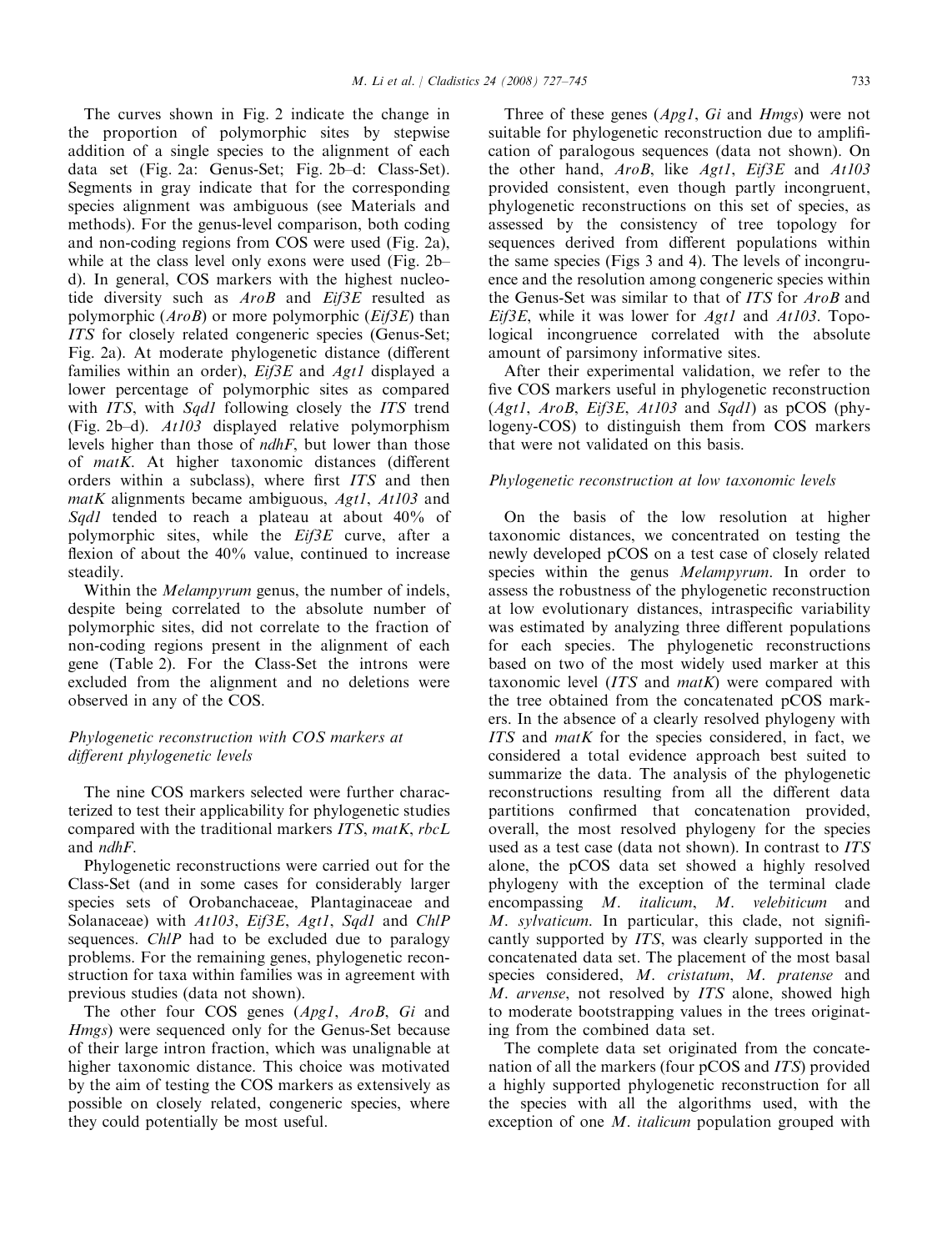

Fig. 3. Cladograms of single genes representing seven Melampyrum species, rooted by three outgroup species (Genus-Set). The genes and cladograms (MP) are characterized by the following features: AroB: 486 bp, PI = 106, TL = 176, CFI = 0.4; Agt1: 305 bp, PI = 35, TL = 60, CFI = 0.1; At103: 322 bp, PI = 43, TL = 82, CFI = 0.4; Eif3E: 623 bp, PI = 111, TL = 217, CFI = 0.6; ITS: 642 bp, PI = 124, TL = 322, CFI = 0.5. For all trees, branches with less than 50% support are drawn as unresolved. MP, maximum parsimony; PI, parsimony informative; TL, tree length; CFI, consensus fork index; EMPT, equally most parsimonious trees. Mel-ita, Melampyrum italicum; Mel-vel, M. velebiticum; Mel-syl, M. sylvaticum; Melarv, M. arvense; Mel-pra, M. pratense; Mel-cri, M. cristatum; Mel-sp., M. spec.nov., the number 1, 2, 3 behind each species refers to different populations, outgroup: Bar-alp, Bartsia alpina; Lat-squ, Lathraea squamaria; Rhi-ale, Rhinanthus alectorolophus.

M. velebiticum likely due to an hybridization event (Fig. 4).

#### **Discussion**

The increased bootstrap values for single nodes resulted from concatenation of different genes and suggested that two to three pCOS could provide a similar phylogenetic reconstruction as that observed with *ITS* (data not shown).

While various LCNG loci have been identified that are highly variable and can be applied to phylogenetic reconstruction of selected plant groups (e.g., NADPdependent isocitrate dehydrogenase, idhB, Weese and Johnson, 2005; PI, Bailey and Doyle, 1999; malate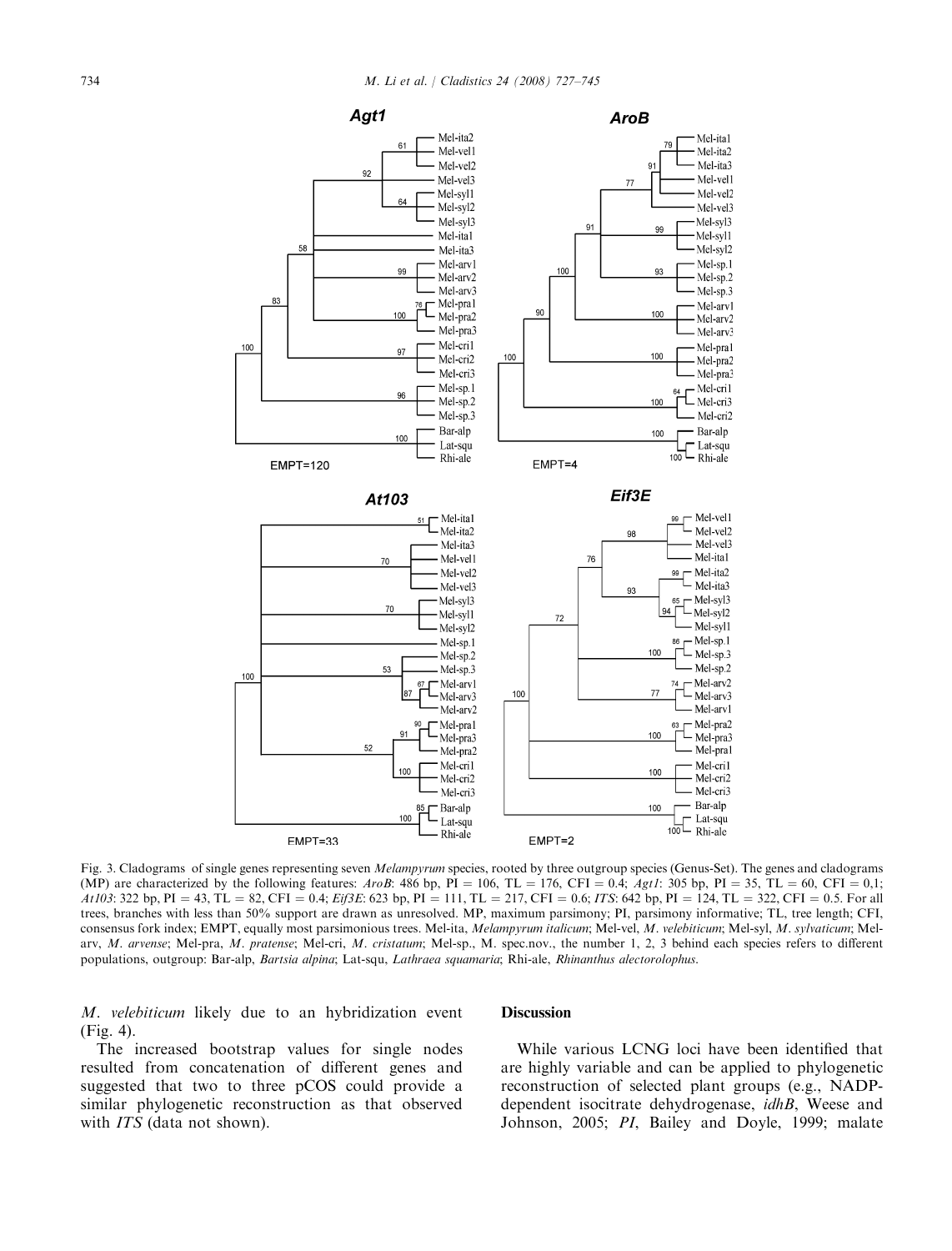

Fig. 4. Phylogenetic trees of seven Melampyrum species, rooted by an outgroup of three species (Genus-Set). For all trees, branches with less than 50% support are drawn as unresolved. Unless otherwise specified, parsimony informative (PI) sites, tree length (TL) and consensus fork index (CFI) below refer to Melampyrum species excluding the outgroup. Numbers in brackets refer to the value corresponding to only one population per Melampyrum species. (a) Cladograms (MP) of 50% majority-rule consensus trees obtained by 1000 bootstrap replicates; inference of the matK tree, obtained with one population/species, is based on a total of 59 PI sites. For *Melampyrum*: PI sites = 5, TL = 36, CFI = 0.67. The *ITS* tree is based on a total of 124 PI sites. For *Melampyrum*: PI sites = 87 (35), TL = 147 (123), CFI = 0.25. The pCOS tree is based on 295 PI sites obtained by concatenating the pCOS genes Eif3E, Agt1, AroB and At103. For Melampyrum: PI sites = 208 (59), TL = 344 (260), CFI = 1.0. (b) Phylogram (MP) of a 50% majority-rule consensus tree obtained by 1000 bootstrap replicates; the scale at the bottom represents 100 substitutions. Inference of the tree is based on 419 PI sites. For Melampyrum: PI sites  $= 295 (94)$ ,TL  $= 496 (384)$ , CFI  $= 0.8$ . The support corresponding to bootstrap replicates (MP, NJ, ML) and the posterior probabilities (BI) is shown in the table on the right (NJ, 1000 replicates; ML, 100 replicates, BI, 100 000 generations). Melita, Melampyrum italicum; Mel-vel, M. velebiticum; Mel-syl, M. sylvaticum; Mel-arv, M. arvense; Mel-pra, M. pratense; Mel-cri, M. cristatum; Mel-sp. M. spec.nov. (description in preparation), the number 1, 2, 3 behind each species abbreviation refers to different populations, outgroup: Bar-alp, Bartsia alpina; Lat-squ, Lathraea squamaria; Rhi-ale, Rhinanthus alectorolophus; EMPT, equally most parsimonious trees; MP, maximum parsimony; NJ, neighbor joining; ML, maximum likelihood; BI, Bayesian inference.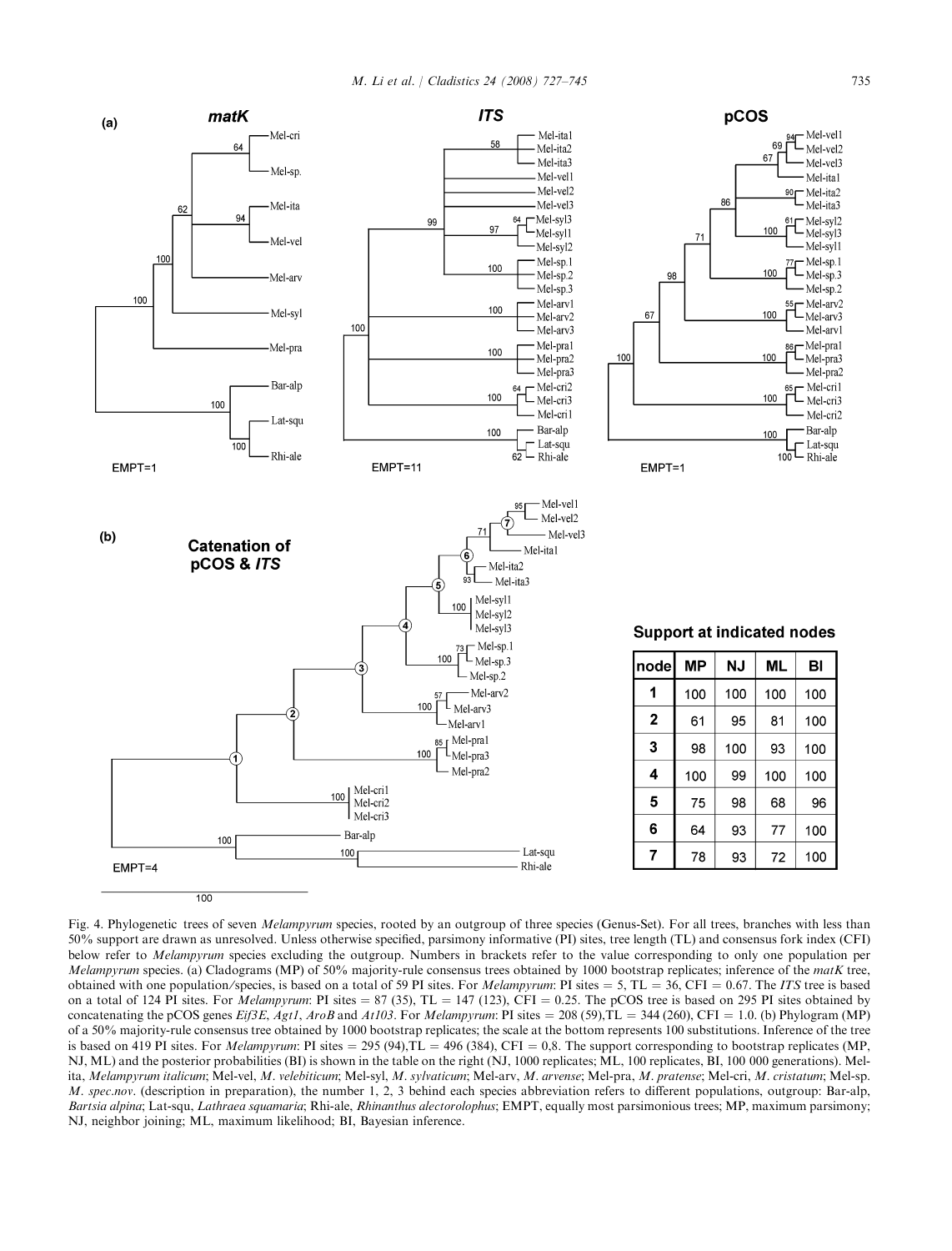synthase, Ms, and phosphoribulokinase, Pry, Lewis and Doyle, 2002; chalcone synthase, *Chs*, Lihova et al., 2006), less frequently LCNG genes have been investigated for their phylogenetic utility on wide taxonomic ranges. Taking the number of different taxa (families and above) as a criterium, to date the closest approximations to universally amplifiable LCNG are provided by Rpb2 (Oxelman et al., 2004), GbssI (Mason-Gamer et al., 1998), and phytochrome genes (e.g., Mathews and Donoghue, 2000). The existing universally amplifiable markers are generally first developed on a limited number of species, followed by the generalization to more families and orders. GbssI, for instance, was first developed for Poaceae phylogeny and then extended by different authors to representatives of Convolvulaceae, Solanaceae, Rosaceae, Araliaceae, Malvaceae, Adoxaceae and Proteaceae (e.g., Mason-Gamer et al., 1998; Walsh and Hoot, 2001; Winkworth and Donoghue, 2004; Mast et al., 2005). This, on the one hand, slows down their development and, on the other hand, can hinder the extension of a potentially useful, universally amplifiable nuclear marker, at least in a first phase, to a wider number of taxa. In the present study, we tried to systematically address this problem by developing and testing phylogenetic markers based on Conserved Ortholog Set (COS) genes (Fulton et al., 2002). Wu et al. (2006) identified a second data set of COS markers (COSII) and demonstrated their utility for phylogeny and comparative mapping for euasterid I species. Our approach differs from that taken by Wu et al. (2006) for the fact that, being COS genes by definition low copy in different families, we focused on the obtainment of universally amplifiable nuclear markers that are bona fide low copy, leaving to the single investigators the task of characterizing the best markers (based on ease of amplification, copy number and polymorphism level) for the taxonomic group of interest and question at hand. As polyploidization and genomic rearrangements such as segmental duplications are widespread in plants (Vision et al., 2000; Cui et al., 2006), in fact, we considered the ability to quickly obtain sequencing data from virtually any species of interest more relevant than ascertaining a priori the uniqueness of the loci being amplified, provided that their copy number should be reasonably low. We instead focused on the characterization of the variability of the different genes at various taxonomic levels and, whenever no obvious paralogy problems were apparent, on their information content for phylogenetic reconstruction of congeneric species. The choice of the genes used for this study was done before the publication of the COSII data set. We could therefore not take advantage of the improvements with respect to the work of Fulton et al. (2002) and Kozik and Michelmore (in particular of the reciprocal blast match triangulation) used to obtain the COSII. However, we did a less biased choice of the candidate COS, that were obtained from the comparison of both monocots and dicots instead of euasterid I species only (Kozik and Michelmore; http://cgpdb.ucdavis.edu/ COS\_Arabidopsis). Of the 15 genes considered in our analyses, eight are COSII. Only two of them and three of the COS as determined by Kozik and Michelmore resulted suitable for phylogenetic analysis in the group of species used by us as test case. This confirms that the validation of the markers to use must be carried out on a case-by-case basis, as the complex patterns of gene duplication and loss in plants render virtually impossible the identification of universal LCNG markers.

Because pCOS were developed as a complement to traditional markers at low taxonomic levels, we characterized them with respect to: (1) ease of amplification; (2) information content (level of polymorphism); and (3) information quality (with respect to paralogy). This three aspects are going to be discussed separately.

## Ease of amplification

Despite being of paramount importance, only a few papers have been published specifically addressing the design of primers for universally amplifiable LCNG markers from angiosperms (reviewed in Schlueter et al., 2005). The different choices in gene selection, taxon sampling and product validation hinder the possibility to compare the results obtained on COS markers with most of the publications based on broad taxonomic sampling. For instance, the eight primer sets developed by Strand et al. (1997) were tested on seven different species encompassing each dicot and one monocot subclasses. Amplification efficiency higher than 85% was reported for four of the markers developed, but most of the primer combinations produced multiple amplification bands and only a total of five bands from two species were confirmed by sequencing. In another study Xu et al. (2004) used a whole-genome Arabidopsis-rice comparison with 13 418 putative primer pairs among which 15 were selected for experimental characterization in one monocot and one dicot genera (six species per genus). Two of the 15 primer pairs tested (13%) resulted in successful amplification from each of the 12 species tested. However, no sequence validation of the amplification products and phylogenetic reconstructions were carried out.

More detailed examples of primer design for specific groups of species are better suited for comparison with the results of our study. One recent example in this regard was provided by Wu et al. (2006), who reported an efficiency of 40% for transfer of COSII markers from the euasterid species used for primer design to Physalis, another euasterid I species. Choi et al. (2006), with the aim of developing Fabaceae-specific markers, reported an 8.8% efficiency of amplification from each of 15 genotypes from an initial set of six species (Choi et al.,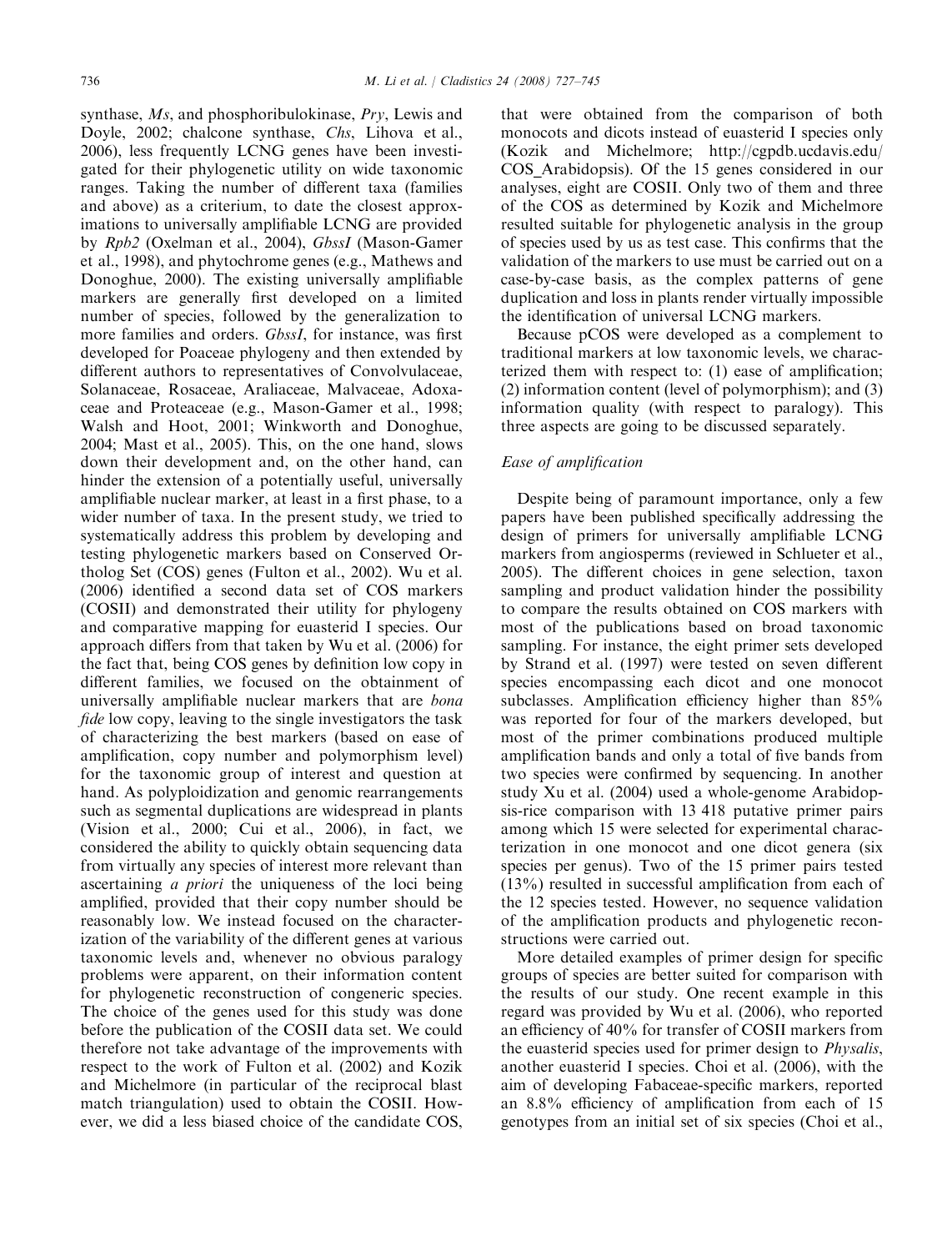2006). Similar results can be inferred in the case of the genera Pinus (Syring et al., 2005) and Astragalus (Scherson et al., 2005) and of Cupressaceae (Kusumi et al., 2002).

The results obtained for the pCOS markers developed, despite being based on amplifications from phylogenetically distant taxa spanning different orders and subclasses of angiosperms, are in line with those of the intrafamilial studies mentioned above. The amplification of  $At103$ ,  $Eif3E$  and  $Agt1$  pCOS markers was confirmed for, respectively, 25, 23 and 22 species of the Class-Set, ranging from monocots to dicots (i.e., 20% of the markers developed amplified with a success rate of  $\geq$ 88%). By comparing these results with the amplification tests carried out on the whole set composed by 67 different families one can expect to attain high amplification rates even from markers that amplified from less than  $50\%$  of the families (e.g.,  $Eif3E$ ; Table 2). The pCOS therefore are a good starting point to rapidly obtain family- or genus-specific sequences.

Even primers performing well on a limited set of species can encounter a consistent drop in amplification efficiency when tested on a wider array of species, a fact that can substantially decrease the chance to obtain a full data set for more than one marker (about 50% for a set of eight primers on 95 species; Choi et al., 2006). The pCOS developed do not seem to be strongly affected by this problem, but more extensive intrafamilial sampling will be needed to confirm this observation.

#### Information content

As already observed in other studies involving LCNGs (e.g., Kusumi et al., 2002; Senchina et al., 2003; Scherson et al., 2005; Choi et al., 2006) different nuclear markers evolve at different rates. Also the pCOS markers present various degrees of polymorphism, with about half of them slowly evolving, while the others evolve at a rate similar to that of ITS.

The heterogeneity in the sampling of taxa and in the metrics used to characterize the different markers hinders an accurate comparison. Despite these difficulties, the pCOS show levels of sequence divergence higher than most of the previously characterized LCNG markers at intraspecific and intrageneric level. The percentage of parsimony informative sites of pCOS developed in this study ranged between 8.1% and 16.7% for the Melampyrum ingroup, about one order of magnitude higher than that for the 16 LCNG characterized in diploid Gossypium species, characterized by a rapid diversification (Cronn et al., 2002b). On a different set of New World diploid cottons, three of these markers (A1341, CesA1b and AdhC) were reported to have a percentage of parsimony informative sites of 1.1%, 2.7% and 9.1% (Alvarez et al., 2005), thus indicating a significant variation from set to set of species. With the exception of AdhC, these values are similar to those observed in *Gaertnera*, another genus characterized by a rapid radiation (Malcomber, 2002). In analogous works, the divergence rates of different LCNG was determined for Pinus (Syring et al., 2005), Saltugilia (Weese and Johnson, 2005) and Sphaerocardamum⁄Brassicaceae (Bailey and Doyle, 1999). In all these cases, the evolutionary rates of pCOS at the genus and family level were either higher or equal to those of the LCNG mentioned above. The comparison of pCOS variability with that of other LCNG at higher phylogenetic distances is difficult because of the very limited number of studies addressing this topic above the family level. Possibly the most complete study to this regard is that of Oxelman et al. (2004), where the Rpb2 gene has been characterized in a very broad set of taxa ranging from bryophytes to angiosperms. The value of 45% of PI sites for the alignment obtained likely represents the upper limit to the 27.9–34.1% range obtained for pCOS due to the difference in taxa sampling (data not shown).

Currently one of the biggest limitations of pCOS is their length. This in turn limits the absolute amount of polymorphic sites that can contribute to phylogenetic reconstruction. As in the case of other markers such as Rpb2, the isolation of cDNA sequences from phylogenetic distant taxa was used to increase the sampling breadth (Denton et al., 1998), RACE or comparable methods could be used to extend the length of pCOS. In light of the continuous increase in the amount of sequence information in public databases, in fact, it is possible that the design of universal primers for the development of additional pCOS will become more straightforward by using existing tools (see, e.g., Rose et al., 1998; Gadberry et al., 2005; Fredslund et al., 2006) or through the development of new software.

## Phylogenetic information quality

The ease of PCR amplification and an adequate amount of polymorphisms alone do not, of course, guarantee that a genomic locus is useful for phylogenetic reconstruction. The genomic copy number and the specificity in amplification of orthologous sequences are two equally relevant features.

The use of COS markers as a starting point for marker development was motivated by their expected low copy number in the genomes of various taxa. The in silico analysis of two fully sequenced genomes (rice and poplar) in addition to Arabidopsis confirms that the representative COS loci used in this study are indeed low copy in these distantly related plant taxa as well (Table 4). This confirms that pCOS are a convenient starting point to develop broadly applicable LCNG markers, provided that their copy number in the species of interest will be case by case experimentally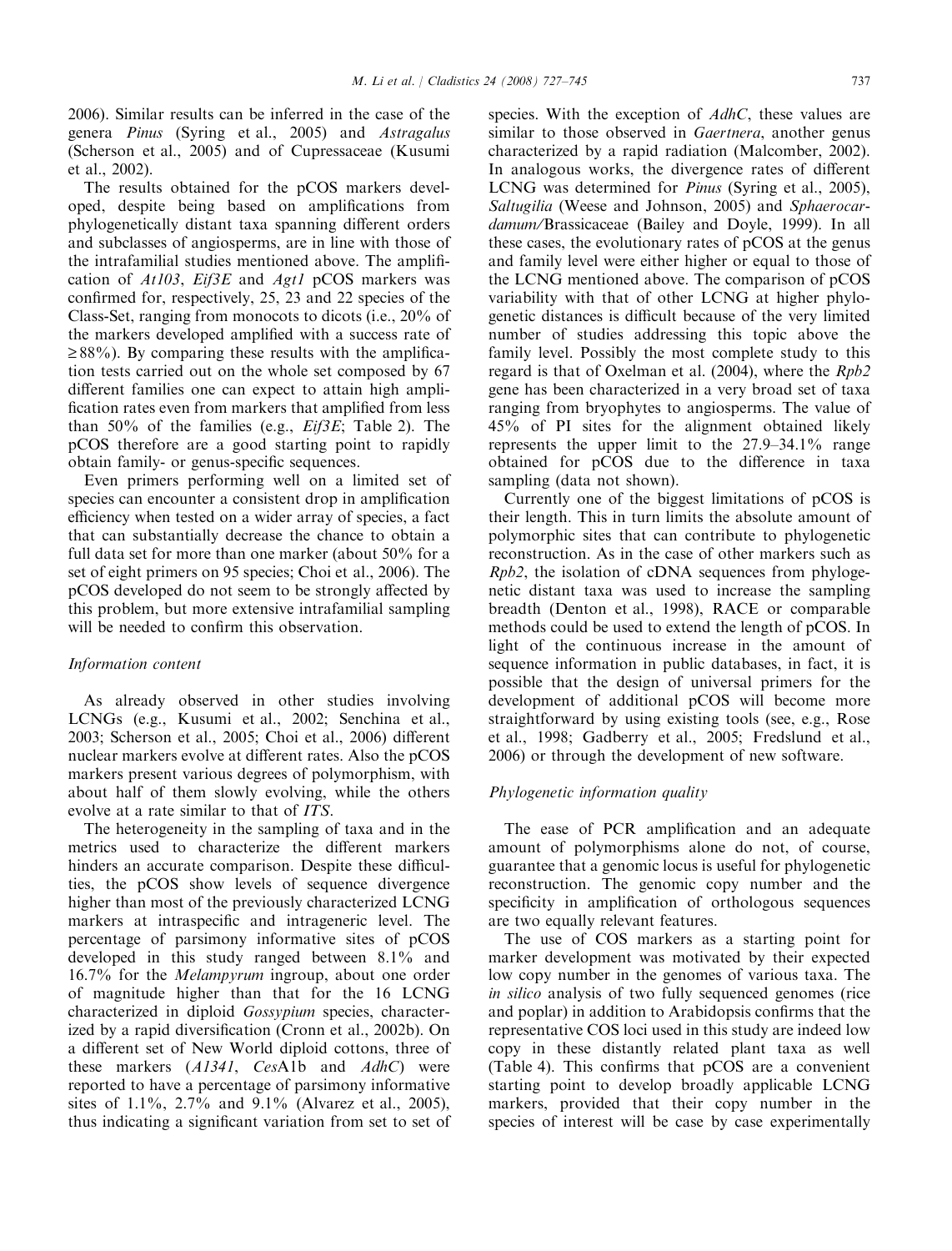Table 4

| Marker                   | No. of copies<br>in rice | Rice<br>chromosome no. | No. of copies<br>in poplar | Poplar location                                 |
|--------------------------|--------------------------|------------------------|----------------------------|-------------------------------------------------|
| Agt1                     |                          | 8                      |                            | 1, 9                                            |
| Apgl                     |                          | 7, 12                  |                            | 2, 5, 8                                         |
| $A\mathit{roB}$          |                          |                        |                            | scaffold 57, scaffold 4978                      |
| At103                    |                          |                        |                            | 6, 16                                           |
| Bio2                     |                          |                        |                            | 7, scaffold 14504, scaffold 64                  |
| ChIP                     |                          | 1, 2                   |                            | 9, 12, scaffold 66, scaffold 129, scaffold 4339 |
| Det3                     |                          |                        |                            | 1, scaffold_88                                  |
| Eif3E                    |                          |                        |                            | 6, 16                                           |
| Gi                       |                          |                        |                            | 2, 5                                            |
| <i>Hcf136</i>            |                          |                        |                            | 5. 7                                            |
| <b>H</b> mg <sub>s</sub> |                          | 3, 8, 9                |                            | 1, 3                                            |
| Psy                      |                          | 6, 9, 12               |                            | 1, 2, 3, 5                                      |
| Rml1                     |                          | 5, 7                   |                            | 1, 3                                            |
| Sqd1                     |                          |                        |                            |                                                 |
| Sqd2                     |                          | 1, 3, 7                |                            | 6, 16                                           |
| Average                  | 1.67                     |                        | 2.40                       |                                                 |
| SD.                      | 0.82                     |                        | 0.99                       |                                                 |

Number and location in the fully sequenced Oryza sativa (rice) and Populus trichocarpa (poplar) genomes of homologs of COS genes

ascertained according to well established methods (reviewed in Small et al., 2004).

In the present study orthology assessment was carried out through consistency of phylogenetic reconstruction in comparison with traditional markers such as ITS, being a taxon-specific characterization of single pCOS out of the scope of this work. Particularly for different orders and subclasses, the low support of the phylogenetic reconstruction due to excessive sequence divergence does not allow to exclude that in some cases paralogous sequences were sampled. At the genus and family level, however, the overall agreement or disagreement between pCOS and traditional markers clearly distinguished cases of paralogy (e.g., ChlP) from orthology (e.g.,  $Eif3E$ ).

Among the markers that passed this first selection, the more polymorphic pCOS and ITS displayed a higher consistency in the grouping of conspecific individuals from different populations. The lower intraspecific resolution observed for Agt1 and At103 could indicate paralogous sequence sampling. However, the analysis of the level of polymorphism for the single genes indicated that the most polymorphic genes were those more congruent to ITS (Fig. 3). The incongruence among topologies produced by different pCOS was therefore likely not due to paralogy, but to insufficient level of PI characters for single loci. On this basis, we decided to take a total evidence approach to data analysis. The addition of a progressively higher number of phylogenetically informative sites, indeed, provided congruent and supported phylogenies. The whole concatenated data set achieved a level of support better than any other combination of markers independently on the method used for phylogenetic reconstruction. However, in the example shown, the two pCOS loci AroB and Eif3E provided the majority of the phylogenetic information in the combined data set. A broader choice of universally amplifiable markers with equally high polymorphism level could, on the one hand, contribute to avoid the overweighing of topologies provided by more informative markers, at the risk of positively misleading the phylogeny (Bull et al., 1993; Kubatko and Degnan, 2007). On the other hand, the development of new, longer pCOS would improve the sequencing efficiency. We conclude that, on the average, two to three pCOS of the length and level of polymorphism similar to those developed in this study could provide a phylogenetic reconstruction with a resolution higher than that provided by ITS. This estimation, possibly conservative as both *AroB* and *Eif3E* alone provided already a more resolved phylogeny than ITS (Figs 3 and 4), should be robust to genus to genus variations of species divergence wider than those observed in the case study presented.

We further noticed a direct correlation between amplification efficiency and presence of paralogs in the species from which sequences were obtained. This trend is consistent with the observation that ChlP underwent repeated duplication events to attain the copy number of 5 as in poplar (Table 4). On the other hand, primers with lower amplification efficiencies provided in general more robust markers for phylogenetic reconstruction.

#### When to use pCOS markers?

The use of LCNG has some drawbacks as compared with cpDNA and nrDNA. Lower amplification efficiency, mixtures of paralogous sequences, possible chimerisms of amplicons are all possible concerns in PCR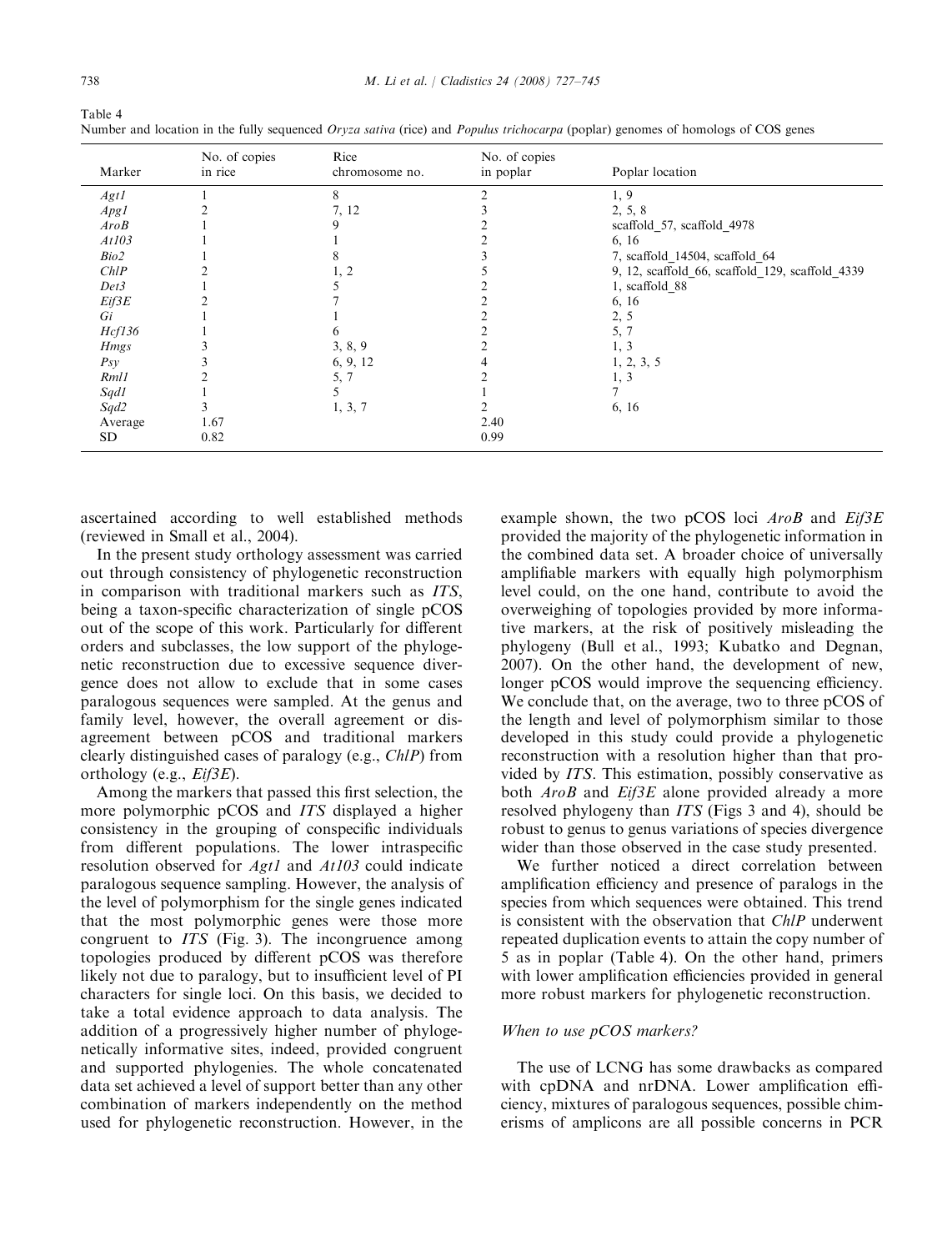amplifications of LCNG (Emshwiller and Doyle, 1999; Cronn et al., 2002a). The orthology of the amplified products has to be tested through sometimes lengthy and labor-intensive procedures (see, e.g., Doyle and Doyle, 1999; Small and Wendel, 2000). Moreover, the use of several markers makes it more difficult to obtain complete data sets in cases of high numbers of taxa (e.g., Choi et al., 2006). In light of these limitations, it is probably still convenient to rely on cpDNA or nrDNA for standard phylogenetic issues, whenever possible.

In a growing number of cases, however, LCNG loci may provide the best or the only alternative to traditional molecular markers (see, e.g., Marhold and Lihova, 2006) or in cases where morphological characters are insufficient or homoplasious (e.g., Bailey et al., 2006). In such cases, even though detailed protocols helping in the establishment of groupspecific LCNG markers have been recently published (Small et al., 2004; Hughes et al., 2006) and large collections of high quality LCNG sets have been developed for selected taxa (e.g., Choi et al., 2006; Wu et al., 2006), the development of highly informative LCNG phylogenetic markers may still be an extremely time-consuming task, sometimes fraught with low success rate (Small et al., 2004). From the cases reported in the literature and from the present study, in fact, one can expect to attain the development of a LCNG marker that is informative for the taxonomic question at hand from roughly 5 to 20% of the starting candidates. The development of family and, even more, genus-specific markers therefore is very uneconomical as one can expect that 80–95% of the effort will be wasted to start the quest for the ''right'' marker(s) all over. Markers developed from genomic or cDNA-based multilocus data (e.g., Bailey et al., 2004; Whittall et al., 2006) are readily obtained, but the transferrability of such markers to other taxa is expected to be low. On the other hand, anchor-based methods such as COS and similar approaches (e.g., Lyons et al., 1997; Syring et al., 2005) are better suited to generate widely amplifiable, prescreened LCNG markers. By using COS genes as a starting point we demonstrated that it is possible to develop informative LCNG markers having the potential to find application, after a case-by-case evaluation, in a broad range of taxa. This could be particularly useful in light of the plethora of species still awaiting precise classification in the phylogenetic twilight zone between too closely and too distantly related. The possibility of developing a higher number of improved universally amplifiable pCOS markers as demonstrated in this work holds the promise to substantially increase the steadily growing but still limited toolbox available to plant researchers having an interest in phylogenetic reconstructions of closely related species.

#### Acknowledgments

The authors thank F. Prosser and M. Stech for helpful discussion about morphological traits of the Melampyrum aggregate and editors and anonymous referees for significantly contributing to improve this paper. This work was financially supported by the ''CSBT'' project (GP664-210303; GP3299-301204) funded by the Autonomous Province of Trento.

#### References

- Alvarez, I., Cronn, R., Wendel, J.F., 2005. Phylogeny of the New World diploid cottons (Gossypium L., Malvaceae) based on sequences of three low-copy nuclear genes. Plant Syst. Evol. 252, 199–214.
- Angiosperm Phylogeny Group, II, 2003. An update of the Angiosperm Phylogeny Group classification for the orders and families of flowering plants: APG II. Bot. J. Linn. Soc. 141, 399–436.
- Bailey, C.D., Doyle, J.J., 1999. Potential Phylogenetic Utility of the low-copy nuclear gene Pistillata in dicotyledonous plants: comparison to nrDNA ITS and trnL intron in Sphaerocardamum and other Brassicaceae. Mol. Phylogenet. Evol. 13, 20–30.
- Bailey, C.D., Hughes, C.E., Harris, S.A., 2004. Using RAPDs to identify DNA sequence loci for species level phylogeny reconstruction: an example from Leucaena (Fabaceae). Syst. Bot. 29, 4–14.
- Bailey, C.D., Koch, M.A., Mayer, M., Mummenhoff, K., O'Kane, S.L., Warwick, S.I., Windham, M.D., Al-Shehbaz, I.A., 2006. Toward a global phylogeny of the Brassicaceae. Mol. Biol. Evol. 23, 2142–2160.
- Baldwin, B.G., Sanderson, M.J., Porter, J.M., Wojciechowski, M.F., Campbell, C.S., Donoghue, M.J., 1995. The ITS region of nuclear ribosomal DNA—a valuable source of evidence on angiosperm phylogeny. Ann. Mo. Bot. Gard. 82, 247–277.
- Barten, R., Meyer, T.F., 1998. Cloning and characterisation of the Neisseria gonorrhoeae aroB gene. Mol. Gen. Genet, 258, 34–44.
- Bennett, J.R., Mathews, S., 2006. Phylogeny of the parasitic plant family Orobanchaceae inferred from phytochrome A. Am. J. Bot. 93, 1039–1051.
- Bull., J.J., Huelsenbeck, J.P., Cunningham, C.W., Swofford, D.L., Waddell, P.J., 1993. Partitioning and combining data in phylogenetic analysis. Syst. Biol. 42, 384–397.
- Cheng, Z., Sattler, S., Maeda, H., Sakuragi, Y., Bryant, D.A., DellaPenna, D., 2003. Highly divergent methyltransferases catalyze a conserved reaction in tocopherol and plastoquinone synthesis in cyanobacteria and photosynthetic eukaryotes. Plant Cell 15, 2343– 2356.
- Choi, H.K., Luckow, M.A., Doyle, J., Cook, D.R., 2006. Development of nuclear gene-derived molecular markers linked to legume genetic maps. Mol. Genet. Genom. 276, 56–70.
- Cronn, R., Cedroni, M., Haselkorn, T., Grover, C., Wendel, J.F., 2002a. PCR-mediated recombination in amplification products derived from polyploid cotton. Theor. Appl. Genet. 104, 482–489.
- Cronn, R.C., Small, R.L., Haselkorn, T., Wendel, J.F., 2002b. Rapid diversification of the cotton genus (Gossypium: Malvaceae) revealed by analysis of sixteen nuclear and chloroplast genes. Am. J. Bot. 89, 707–725.
- Cui, L.Y., Wall, P.K., Leebens-Mack, J.H., Lindsay, B.G., Soltis, D.E., Doyle, J.J., Soltis, P.S., Carlson, J.E., Arumuganathan, K., Barakat, A., Albert, V.A., Ma, H., Depamphilis, C.W., 2006. Widespread genome duplications throughout the history of flowering plants. Genome Res. 16, 738–749.
- Denton, A.L., Mcconaughy, B.L., Hall, B.D., 1998. Usefulness of RNA polymerase II coding sequences for estimation of green plant phylogeny. Mol. Biol. Evol. 15, 1082–1085.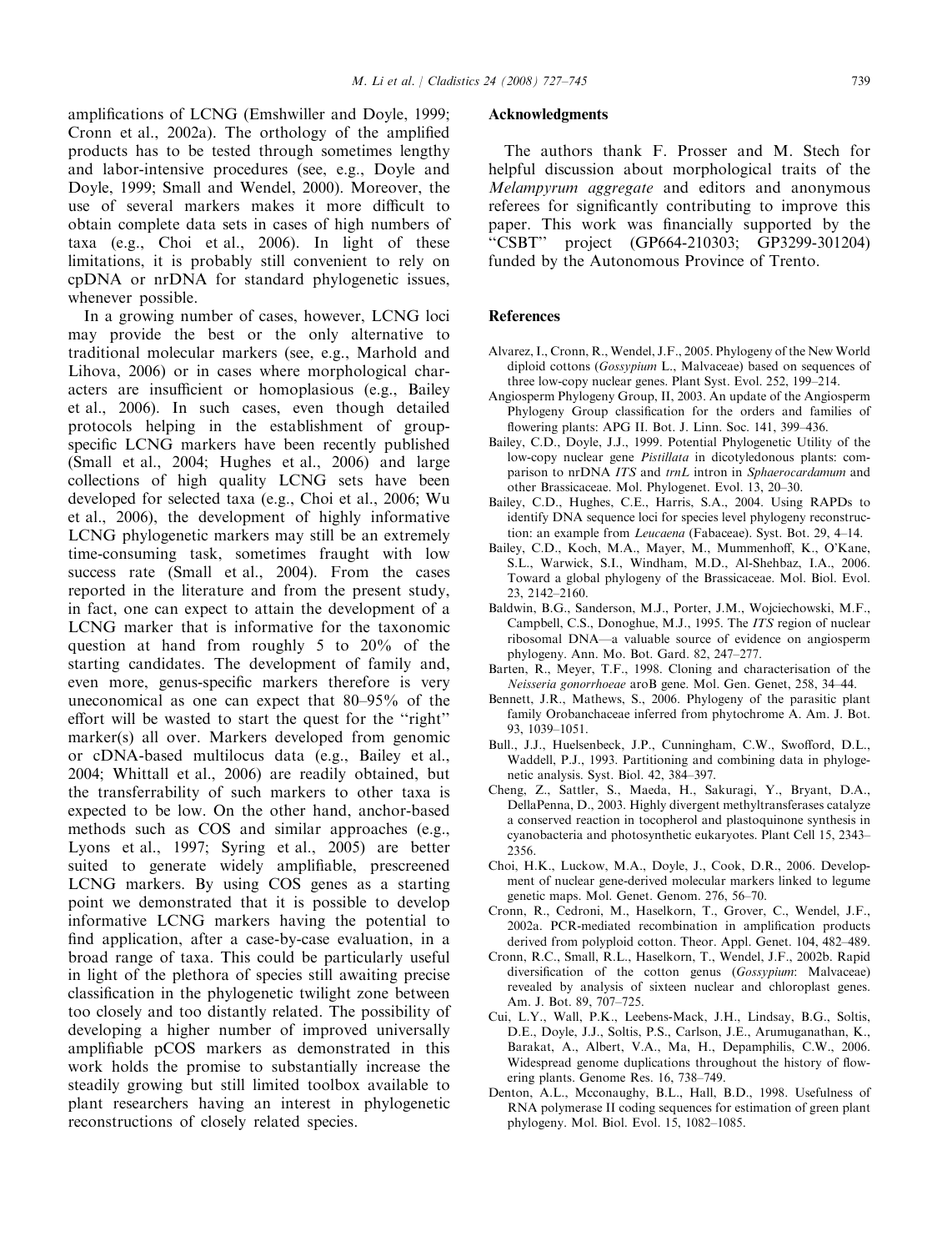- Despres, L., Gielly, L., Redoutet, W., Taberlet, P., 2003. Using AFLP to resolve phylogenetic relationships in a morphologically diversified plant species complex when nuclear and chloroplast sequences fail to reveal variability. Mol. Phylogenet. Evol. 27, 185–196.
- Doyle, J.J., Doyle, J.L., 1987. A rapid DNA isolation procedure for small quantities of leaf tissue. Phytochem. Bull. 19, 11-15.
- Doyle, J.J., Doyle, J.L., 1999. Nuclear protein-coding genes in phylogeny reconstruction and homology assessment: some examples from Leguminosae. In: Hollingsworth, P.M., Bateman, R.M., Gornall, R.J. (Eds.), Molecular Systematics and Plant Evolution, pp. 229–254. Taylor & Francis, London.
- Doyle, J.J., Doyle, J.L., Harbison, C., 2003. Chloroplast-expressed glutamine synthetase in Glycine and related Leguminosae: phylogeny, gene duplication, and ancient polyploidy. Syst. Bot. 28, 567– 577.
- Doyle, J.J., Doyle, J.L., Rauscher, J.T., Brown, A.H.D., 2004. Evolution of the perennial soybean polyploid complex (Glycine subgenus Glycine): a study of contrasts. Biol. J. Linn. Soc. 82, 583– 597.
- Emshwiller, E., Doyle, J.J., 1999. Chloroplast-expressed glutamine synthetase (ncpGS): potential utility for phylogenetic studies with an example from Oxalis (Oxalidaceae). Mol. Phylogenet. Evol. 12, 310–319.
- Essigmann, B., Hespenheide, B.M., Kuhn, L.A., Benning, C., 1999. Prediction of the active-site structure and NAD  $(+)$  binding in SQD1, a protein essential for sulfolipid biosynthesis in Arabidopsis. Arch. Biochem. Biophys. 369, 30–41.
- Ford, V.S., Lee, J., Baldwin, B.G., Gottlieb, L.D., 2006. Species divergence and relationships in Stephanomeria (Compositae): PGIC phylogeny compared to prior biosystematic studies. Am. J. Bot. 93, 480–490.
- Fredslund, J., Madsen, L.H., Hougaard, B.K., Sandal, N., Stougaard, J., Bertioli, D., Schauser, L., 2006. GEMprospector—online design of cross-species genetic marker candidates in legumes and grasses. Nucleic Acids Res. 34, W670–W675.
- Fulton, T.M., Van der Hoeven, R., Eannetta, N.T., Tanksley, S.D., 2002. Identification, analysis, and utilization of conserved ortholog set markers for comparative genomics in higher plants. Pl. Cell 14, 1457–1467.
- Gadberry, M.D., Malcomber, S.T., Doust, A.N., Kellogg, E.A., 2005. Primaclade—a flexible tool to find conserved PCR primers across multiple species. Bioinformatics 21, 1263–1264.
- Hall, T.A., 1999. BioEdit: a user-friendly biological sequence alignment editor and analysis program for Windows 95/98/NT. Nucleic Acids. Symp. Ser. 41, 95–98.
- Hilu, K.W., Borsch, T., Muller, K., Soltis, D.E., Soltis, P.S., Savolainen, V., Chase, M.W., Powell, M.P., Alice, L.A., Evans, R., Sauquet, H., Neinhuis, C., Slotta, T.A.B., Rohwer, J.G., Campbell, C.S., Chatrou, L.W., 2003. Angiosperm phylogeny based on matK sequence information. Am. J. Bot. 90, 1758–1776.
- Hughes, C.E., Eastwood, R.J., Bailey, C.D., 2006. From famine to feast? Selecting nuclear DNA sequence loci for plant species-level phylogeny reconstruction. Philos. Trans. R. Soc. B Biol. Sci. 361, 211–225.
- Keller, Y., Bouvier, F., d'Harlingue, A., Camara, B., 1998. Metabolic compartmentation of plastid prenyllipid biosynthesis—evidence for the involvement of a multifunctional geranylgeranyl reductase. Eur J. Biochem. 251, 413–417.
- Kimura, M., 1980. A simple method for estimating evolutionary rates of base substitutions through comparative studies of nucleotidesequences. J. Mol. Evol. 16, 111–120.
- Kubatko, L.S., Degnan, J.H., 2007. Inconsistency of phylogenetic estimates from concatenated data under coalescence. Syst. Biol. 56, 17–24.
- Kusumi, J., Tsumura, Y., Yoshimaru, H., Tachida, H., 2002. Molecular evolution of nuclear genes in Cupressaceae, a group of conifer trees. Mol. Biol. Evol. 19, 736–747.
- Lewis, C.E., Doyle, J.J., 2002. A phylogenetic analysis of tribe Areceae (Arecaceae) using two low-copy nuclear genes. Plant Syst. Evol. 236, 1–17.
- Liepman, A.H., Olsen, L.J., 2003. Alanine aminotransferase homologs catalyze the glutamate: glyoxylate aminotransferase reaction in peroxisomes of Arabidopsis. Plant Physiol. 131, 215–227.
- Lihova, J., Shimizu, K.K., Marhold, K., 2006. Allopolyploid origin of Cardamine asarifolia (Brassicaceae): Incongruence between plastid and nuclear ribosomal DNA sequences solved by a single-copy nuclear gene. Mol. Phylogenet. Evol. 39, 759–786.
- Linder, C.R., Rieseberg, L.H., 2004. Reconstructing patterns of reticulate evolution in plants. Am. J. Bot. 91, 1700–1708.
- Londo, J.P., Chiang, Y.C., Hung, K.H., Chiang, T.Y., Schaal, B.A., 2006. Phylogeography of Asian wild rice, Oryza rufipogon, reveals multiple independent domestications of cultivated rice, Oryza sativa. Proc. Natl Acad. Sci. USA 103, 9578–9583.
- Lyons, L.A., Laughlin, T.F., Copeland, N.G., Jenkins, N.A., Womack, J.E., Obrien, S.J., 1997. Comparative anchor tagged sequences (CATS) for integrative mapping of mammalian genomes. Nature Genet. 15, 47–56.
- Maddison, W.P., 1997. Gene trees in species trees. Syst. Biol. 46, 523– 536.
- Malcomber, S.T., 2002. Phylogeny of Gaertnera Lam. (Rubiaceae) based on multiple DNA markers: evidence of a rapid radiation in a widespread, morphologically diverse genus. Evol. Int. J. Org. Evol, 2002, 42–57.
- Marhold, K., Lihova, J., 2006. Polyploidy, hybridization and reticulate evolution: lessons from the Brassicaceae. Plant Syst. Evol. 259, 143–174.
- Mason-Gamer, R.J., Weil, C.F., Kellogg, E.A., 1998. Granule-bound starch synthase: structure, function, and phylogenetic utility. Mol. Biol. Evol. 15, 1658–1673.
- Mast, A.R., Jones, E.H., Havery, S.P., 2005. An assessment of old and new DNA sequence evidence for the paraphyly of Banksia with respect to Dryandra (Proteaceae). Aust. Syst. Bot. 18, 75–88.
- Mathews, S., Donoghue, M.J., 2000. Basal angiosperm phylogeny inferred from duplicate phytochromes a and c. Int. J. Plant Sci. 161, S41–S55.
- Montamat, F., Guilloton, M., Karst, F., Delrot, S., 1995. Isolation and characterization of a cDNA encoding Arabidopsis thaliana 3 hydroxy-3-methylglutaryl-coenzyme A synthase. Gene 167, 197– 201.
- Oliverio, K.A., Crepy, M., Martin-Tryon, E.L., Milich, R., Harmer, S.L., Putterill, J., Yanovsky, M.J., Casal, J.J., 2007. GIGANTEA regulates phytochrome A-mediated photomorphogenesis independently of its role in the circadian clock. Plant Physiol. 144, 495–502.
- Olmstead, R.G., dePamphilis, C.W., Wolfe, A.D., Young, N.D., Elisons, W.J., Reeves, P.A., 2001. Disintegration of the Scrophulariaceae. Am. J. Bot. 88, 348–361.
- Oxelman, B., Yoshikawa, N., Mcconaughy, B.L., Luo, J., Denton, A.L., Hall, B.D., 2004. Rpb2 gene phylogeny in flowering plants, with particular emphasis on Asterids. Mol. Phylogenet. Evol. 32, 462–479.
- Pelser, P.B., Gravendeel, B., Van Der Meijden, R., 2003. Phylogeny reconstruction in the gap between too little and too much divergence: the closest relatives of Senecio jacobaea (Asteraceae) according to DNA sequences and AFLPs. Mol. Phylogenet. Evol. 29, 613–628.
- Poke, F.S., Martin, D.P., Steane, D.A., Vaillancourt, R.E., Reid, J.B., 2006. The impact of intragenic recombination on phylogenetic reconstruction at the sectional level in Eucalyptus when using a single copy nuclear gene (cinnamoyl CoA reductase). Mol. Phylogenet. Evol. 39, 160–170.
- Posada, D., Crandall, K.A., 1998. Modeltest: testing the model of DNA substitution. Bioinformatics 14, 817–818.
- Ronquist, F., Huelsenbeck, J.P., 2003. MrBayes 3: bayesian phylogenetic inference under mixed models. Bioinformatics 19, 1572– 1574.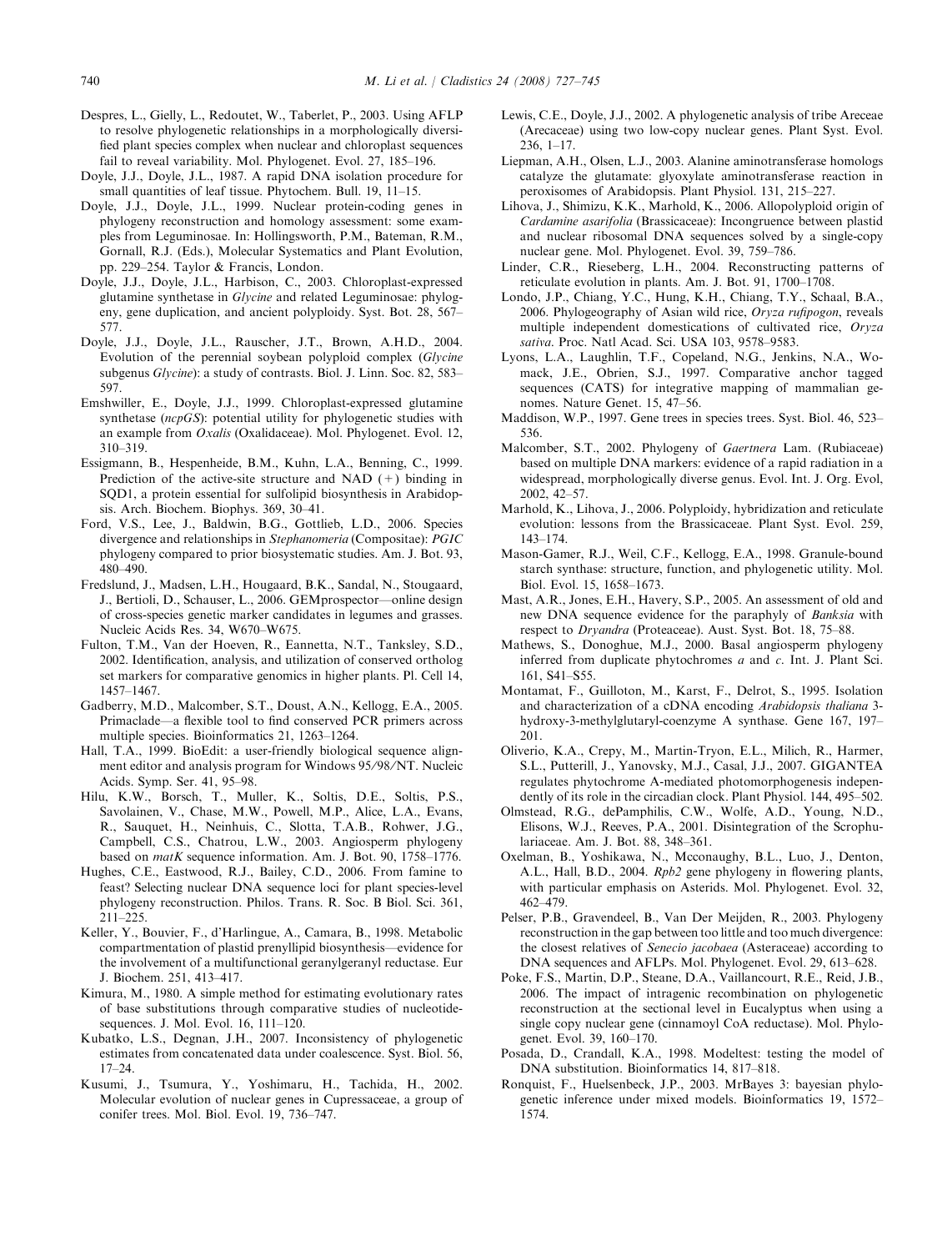- Rose, T.M., Schultz, E.R., Henikoff, J.G., Pietrokovski, S., Mccallum, C.M., Henikoff, S., 1998. Consensus-degenerate hybrid oligonucleotide primers for amplification of distantly related sequences. Nucleic Acids Res. 26, 1628–1635.
- Rozas, J., Sanchez-Delbarrio, J.C., Messeguer, X., Rozas, R., 2003. Dnasp, DNA polymorphism analyses by the coalescent and other methods. Bioinformatics 19, 2496–2497.
- Rudd, S., Schoof, H., Mayer, K., 2005. Plantmarkers—a database of predicted molecular markers from plants. Nucleic Acids Res. 33, D628–D632.
- Rzeznicka, K., Walker, C.J., Westergren, T., Kannangara, C.G., von Wettstein, D., Merchant, S., Gough, S.P., Hansson, M., 2005. Xantha-1 encodes a membrane subunit of the aerobic Mg-protoporphyrin IX monomethyl ester cyclase involved in chlorophyll biosynthesis. Proc. Natl Acad. Sci. USA 102, 5886– 5891.
- Sang, T., 2002. Utility of low-copy nuclear gene sequences in plant phylogenetics. Crit. Rev. Biochem. Mol. Biol. 37, 121–147.
- Scherson, R.A., Choi, H.K., Cook, D.R., Sanderson, M.J., 2005. Phylogenetics of New World Astragalus: screening of novel nuclear loci for the reconstruction of phylogenies at low taxonomic levels. Brittonia 57, 354–366.
- Schlueter, P.M., Stuessy, T.F., Paulus, H.F., 2005. Making the first step: practical considerations for the isolation of low-copy nuclear sequence markers. Taxon 54, 766–770.
- Senchina, D.S., Alvarez, I., Cronn, R.C., Liu, B., Rong, J.K., Noyes, R.D., Paterson, A.H., Wing, R.A., Wilkins, T.A., Wendel, J.F., 2003. Rate variation among nuclear genes and the age of polyploidy in Gossypium. Mol. Biol. Evol. 20, 633–643.
- Small, R.L., Wendel, J.F., 2000. Copy number lability and evolutionary dynamics of the *adh* gene family in diploid and tetraploid cotton (Gossypium). Genetics 155, 1913–1926.
- Small, R.L., Cronn, R.C., Wendel, J.F., 2004. Use of nuclear genes for phylogeny reconstruction in plants. Aust. Syst. Bot. 17, 145–170.
- Soltis, D.E., Soltis, P.S., Nickrent, D.L., Johnson, L.A., Hahn, W.J., Hoot, S.B., Sweere, J.A., Kuzoff, R.K., Kron, K.A., Chase, M.W., Swensen, S.M., Zimmer, E.A., Chaw, S.M., Gillespie, L.J., Kress, W.J., Sytsma, K.J., 1997. Angiosperm phylogeny inferred from 18s ribosomal DNA sequences. Ann. Mo. Bot. Gard. 84, 1–49.
- Soltis, D.E., Soltis, P.S., Chase, M.W., Mort, M.E., Albach, D.C., Zanis, M., Savolainen, V., Hahn, W.H., Hoot, S.B., Fay, M.F., Axtell, M., Swensen, S.M., Prince, L.M., Kress, W.J., Nixon, K.C., Farris, J.S., 2000. Angiosperm phylogeny inferred from 18s rDNA, rbcL, and atpB sequences. Bot. J. Linn. Soc. 133, 381-461.
- Strand, A.E., Leebensmack, J., Milligan, B.G., 1997. Nuclear DNAbased markers for plant evolutionary biology. Mol. Ecol. 6, 113– 118.
- Swofford, D.L., 2003. PAUP\*. Phylogenetic Analysis Using Parsimony (\*and Other Methods), Version 4. Sinauer Associates, Sunderland, MA.
- Syring, J., Willyard, A., Cronn, R., Liston, A., 2005. Evolutionary relationships among Pinus (Pinaceae) subsections inferred from multiple low-copy nuclear loci. Am. J. Bot. 92, 2086–2100.
- Thompson, J.D., Higgins, D.G., Gibson, T.J., 1994. Clustal-W—improving the sensitivity of progressive multiple sequence alignment through sequence weighting, position-specific gap penalties and weight matrix choice. Nucleic Acids Res. 22, 4673–4680.
- Van de Peer, Y., De Wachter, R., 1997. Construction of evolutionary distance trees with Treecon for Windows: accounting for variation in nucleotide substitution rate among sites. Comput. Appl. Biosci. 13, 227–230.
- Vision, T.J., Brown, D.G., Tanksley, S.D., 2000. The origins of genomic duplications in Arabidopsis. Science 290, 2114–2117.
- Walsh, B.M., Hoot, S.B., 2001. Phylogenetic relationships of Capsicum (Solanaceae) using DNA sequences from two noncoding regions: the chloroplast  $atpB$ -rbcL spacer region and nuclear waxy introns. Int. J. Plant Sci. 162, 1409–1418.
- Weese, T.L., Johnson, L.A., 2005. Utility of NADP-dependent isocitrate dehydrogenase for species-level evolutionary inference in angiosperm phylogeny: a case study in Saltugilia. Mol. Phylogenet. Evol. 36, 24–41.
- Wendel, J.F., Schnabel, A., Seelanan, T., 1995. Bidirectional interlocus concerted evolution following allopolyploid speciation in cotton (Gossypium). Proc. Natl Acad. Sci. USA 92, 280–284.
- Whittall, J.B., Medina-Marino, A., Zimmer, E.A., Hodges, S.A., 2006. Generating single-copy nuclear gene data for a recent adaptive radiation. Mol. Phylogenet. Evol. 39, 124–134.
- Winkworth, R.C., Donoghue, M.J., 2004. Viburnum phylogeny: evidence from the duplicated nuclear gene GbssI. Mol. Phylogenet. Evol. 33, 109–126.
- Wu, F., Mueller, L.A., Crouzillat, D., Petiard, V., Tanksley, S.D., 2006. Combining bioinformatics and phylogenetics to identify large sets of single copy, orthologous genes (COS II) for comparative, evolutionary and systematics studies: a test case in the euasterid plant clade. Genetics. 174, 1407–1420.
- Xu, W., Briggs, W.J., Padolina, J., Timme, R.E., Liu, W., Linder, C.R., Miranker, D.P., 2004. Using MoBIoS' scalable genome join to find conserved primer pair candidates between two genomes. Bioinformatics 20, i355–362.
- Yahalom, A., Kim, T.H., Winter, E., Karniol, B., von Arnim, A.G., Chamovitz, D.A., 2001. Arabidopsis eIF3e (INT-6) associates with both eIF3c and the COP9 signalosome subunit CSN7. J. Biol. Chem. 276, 334–340.
- Young, N.D., Healy, J., 2003. Gapcoder automates the use of indel characters in phylogenetic analysis. Bmc Bioinformatics 4, 6.

Species used in this study. The first three columns indicate for which of the test sets described in the paper each species was used. T1 (Test-Set-1): 17 species, two families (Plantaginaceae, Orobanchaceae); T2 (Test-Set-2): 87 species, 67 families (angiosperms, one fern and one moss); C (Class-Set): 25 species, 19 families (angiosperms). The numbers in square brackets are GenBank accession numbers for sequences obtained from GenBank. Species names and authors were obtained from the Provisional Global Plant Checklist (GPC) managed by IOPI (International Organization for Plant Information) (accessed 20 December 2006) or, if not listed there, from The International Plant Names Index (2004) at http://www.ipni.org. Family classification is according to the Angiosperm Phylogeny Group (APG, 2003).

| Set            | Genus            | <b>Species</b> | Author          | Family           | Comments                                                    |
|----------------|------------------|----------------|-----------------|------------------|-------------------------------------------------------------|
| T <sub>2</sub> | Acer             | pseudoplatanus | L.              | Aceraceae        |                                                             |
| T2             | Aesculus         | hippocastanum  | L.              | Hippocastanaceae | for matK [AY968630], for ITS A. wangii Hu. [AF406968],      |
|                |                  |                |                 |                  | for <i>rbcL A. pavia L.</i> [U39277] from GenBank were used |
| T <sub>2</sub> | <i>Ailanthus</i> | altissima      | (Mill.) Swingle | Simaroubaceae    |                                                             |
| T2             | Alcea            | rosea          | L.              | Malvaceae        |                                                             |
| T <sub>2</sub> | Allium           | senescens ssp. | (Fr.) Holub     | Alliaceae        |                                                             |
|                |                  | montanum       |                 |                  |                                                             |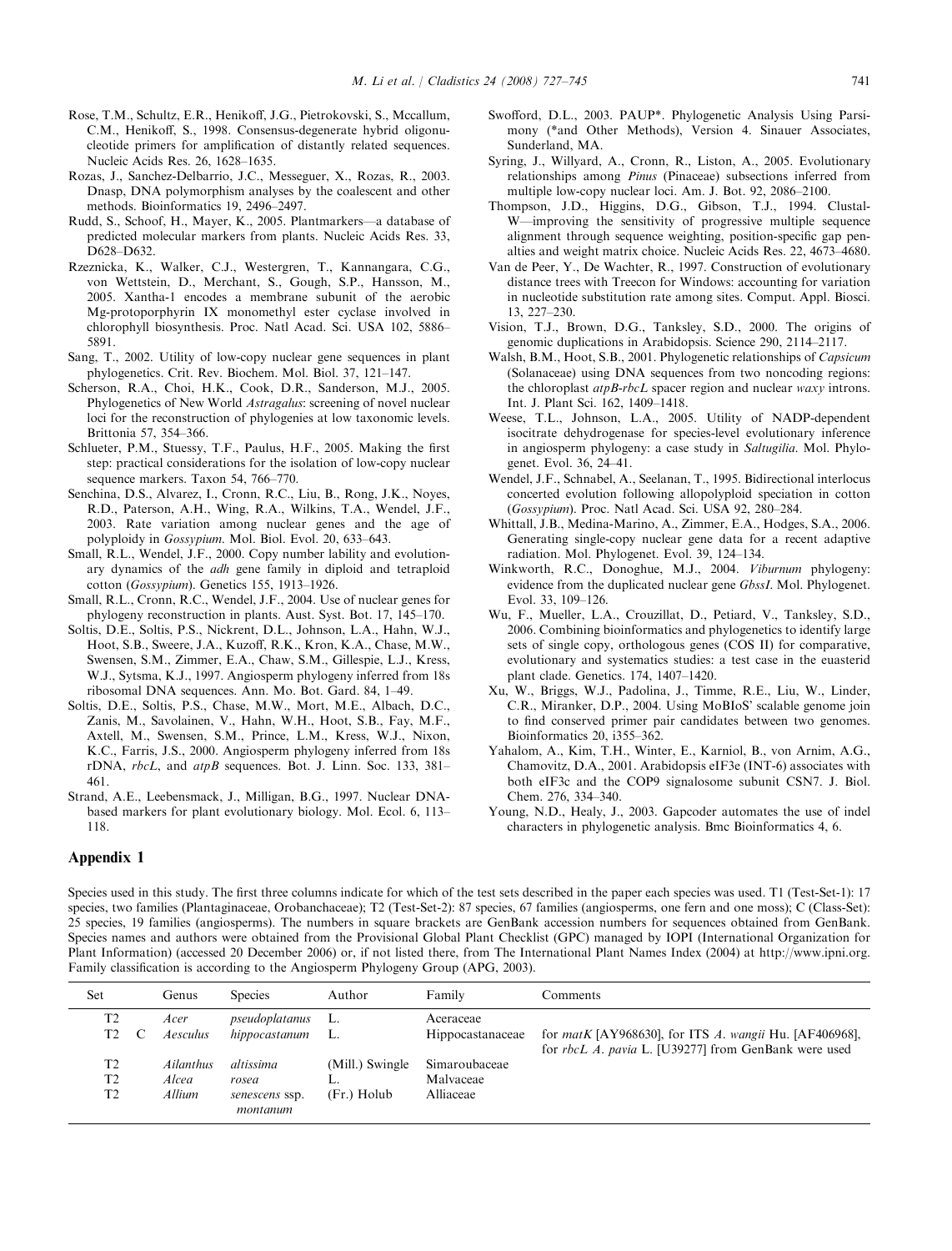| Set            |                                  | Genus                     | Species                       | Author                           | Family                         | Comments                                                                                                       |
|----------------|----------------------------------|---------------------------|-------------------------------|----------------------------------|--------------------------------|----------------------------------------------------------------------------------------------------------------|
|                |                                  | Antirrhinum               | barrelieri                    | Boreau                           | Plantaginaceae                 |                                                                                                                |
|                |                                  | Antirrhinum               | meonanthum                    | Lange                            | Plantaginaceae                 |                                                                                                                |
|                |                                  | Antirrhinum               | molle                         | L.                               | Plantaginaceae                 |                                                                                                                |
|                |                                  | Antirrhinum               | nuttallianus                  | (Benth. ex A.                    | Plantaginaceae                 |                                                                                                                |
|                |                                  |                           |                               | DC.) D.A. Sutton                 |                                |                                                                                                                |
|                |                                  | Antirrhinum               | siculum                       | Miller                           | Plantaginaceae                 |                                                                                                                |
|                |                                  | T2 C Arabidopsis          | thaliana                      | $(L.)$ Heynh.                    | <b>Brassicaceae</b>            |                                                                                                                |
|                | T <sub>2</sub><br>T <sub>2</sub> | Aristolochia<br>Artemisia | clematitis                    | L.<br>L.                         | Aristolochiaceae<br>Asteraceae |                                                                                                                |
|                | T <sub>2</sub>                   |                           | vulgaris<br>trichomanes       | L.                               |                                |                                                                                                                |
| T <sub>1</sub> |                                  | Asplenium<br>C Bartsia    | alpina                        | L.                               | Aspleniaceae*<br>Orobanchaceae | for $ndhF$ [AF123678], for $rbcL$ [AF190903] from                                                              |
|                |                                  |                           |                               |                                  |                                | GenBank were used                                                                                              |
|                | T <sub>2</sub>                   | <b>Berberis</b>           | vulgaris                      | L.                               | Berberidaceae                  |                                                                                                                |
|                | T <sub>2</sub>                   | <b>Bergenia</b>           | crassifolia                   | (L.) Fritsch                     | Saxifragaceae                  |                                                                                                                |
|                |                                  | T <sub>2</sub> C Betula   | pendula                       | Roth                             | Betulaceae                     | for rbcL B. nigra L. [L12634] from GenBank was used                                                            |
|                | T <sub>2</sub>                   | <b>Bryonia</b>            | dioica                        | Jacq.                            | Cucurbitaceae                  |                                                                                                                |
|                | T <sub>2</sub>                   | Buxus                     | sempervirens                  | L.                               | Buxaceae                       |                                                                                                                |
|                | T <sub>2</sub>                   | Campanula                 | trachelium                    | L.                               | Campanulaceae                  |                                                                                                                |
|                | T2                               | Capsella                  | bursa-pastoris                | (L.) Medical.                    | <b>Brassicaceae</b>            |                                                                                                                |
|                | T <sub>2</sub>                   | Cardamine                 | hirsuta                       | L.                               | <b>Brassicaceae</b>            |                                                                                                                |
|                | T <sub>2</sub>                   | Carex                     | umbrosa                       | Host                             | Cyperaceae                     |                                                                                                                |
|                | T <sub>2</sub>                   | Cedrus                    | deodara                       | (D. Don) G.<br>Don fil.          | Pinaceae                       |                                                                                                                |
|                | T <sub>2</sub>                   | Celtis                    | australis                     | L.                               | Ulmaceae                       |                                                                                                                |
|                | T <sub>2</sub>                   | Centranthus               | ruber                         | $(L.)$ DC.                       | Valerianaceae                  |                                                                                                                |
| T <sub>1</sub> |                                  | Chaenorhinum minus        |                               | $(L.)$ Lange                     | Plantaginaceae                 |                                                                                                                |
|                | T <sub>2</sub>                   | Chelidonium               | majus                         | L.                               | Papaveraceae                   |                                                                                                                |
|                | T <sub>2</sub>                   | Convallaria               | majalis                       | L.                               | Convallariaceae                |                                                                                                                |
|                | T <sub>2</sub>                   | Cornus                    | mas                           | L.                               | Cornaceae                      |                                                                                                                |
|                | T <sub>2</sub>                   | Corydalis                 | solida                        | (L.) Clairv.                     | Fumaraceae                     |                                                                                                                |
|                |                                  | T <sub>2</sub> C Crocus   | vernus                        | $(L.)$ Hill                      | Iridaceae                      | for matK C. pulchellus Herbert [AJ579941], for rbcL C.<br>pulchellus Herbert [AJ309668] from GenBank were used |
|                |                                  | Cuscuta                   | spec.                         |                                  | Solanaceae                     |                                                                                                                |
| T1             | T <sub>2</sub>                   | Cyclamen                  | purpurascens                  | Mill.                            | Primulaceae                    |                                                                                                                |
|                |                                  | Cymbalaria                | muralis                       | P. Gaertn., B.<br>Mey. & Scherb. | Plantaginaceae                 |                                                                                                                |
|                |                                  | T2 C Dactylis             | glomerata                     | L.                               | Poaceae                        | for rbcL [AY395535], for matK Brachypodium sylvaticum                                                          |
|                |                                  |                           |                               |                                  |                                | (Huds.)P.Beauv. [AF1644007] from GenBank were used                                                             |
|                | T <sub>2</sub>                   | Daphne                    | mezereum                      | L.                               | Thymelaceae                    |                                                                                                                |
| T <sub>1</sub> |                                  | Digitalis                 | lutea                         | L.                               | Plantaginaceae                 |                                                                                                                |
|                | T <sub>2</sub>                   | Erica                     | carnea                        | L.                               | Ericaceae                      |                                                                                                                |
|                | T <sub>2</sub>                   | Erodium                   | cicutarium                    | (L.) L'Hér.                      | Geraniaceae                    |                                                                                                                |
|                | T <sub>2</sub><br>T <sub>2</sub> | Euonymus                  | europaeus                     | L.<br>L.                         | Celastraceae                   |                                                                                                                |
|                | T <sub>2</sub>                   | Euphorbia<br>Euphorbia    | cyparissias<br>helioscopia    | L.                               | Euphorbiaceae<br>Euphorbiaceae |                                                                                                                |
|                |                                  | T2 C Fallopia             | dumetorum                     | $(L.)$ Holub                     |                                | for rbcL F. sachalinense (F. Schmidt) Ronse Decr.                                                              |
|                |                                  |                           |                               |                                  | Polygonaceae                   | [AF297125] from GenBank was used                                                                               |
|                | T <sub>2</sub>                   | Ficus                     | carica                        | L.                               | Moraceae                       |                                                                                                                |
|                | T <sub>2</sub>                   | Forsythia                 | x intermedia                  | Zabel                            | Oleaceae                       |                                                                                                                |
|                | T <sub>2</sub>                   | Fraxinus                  | ornus                         | L.                               | Oleaceae                       |                                                                                                                |
|                | T <sub>2</sub>                   | Gagea                     | villosa                       | (M. Bieb.) Sweet                 | Liliaceae                      |                                                                                                                |
|                |                                  | T2 C Galium               | mollugo                       | L.                               | Rubiaceae                      | for rbcL [AY395538] from GenBank was used                                                                      |
|                | T <sub>2</sub>                   | Geranium                  | rotundifolium                 | L.                               | Geraniaceae                    |                                                                                                                |
|                | T <sub>2</sub>                   | Globularia                | cordifolia                    | L.                               | Plantaginaceae                 |                                                                                                                |
|                |                                  | T <sub>2</sub> C Hedera   | helix                         | L.                               | Araliaceae                     | for rbcL [L01924] was taken from GenBank                                                                       |
|                | T <sub>2</sub>                   |                           | Helianthemum nummularium s.l. | $(L.)$ Mill.                     | Cistaceae                      |                                                                                                                |
|                | T <sub>2</sub>                   | <b>Humulus</b>            | lupulus                       | L.                               | Cannabaceae                    |                                                                                                                |
|                | T <sub>2</sub>                   | Iris                      | germanica                     | L.                               | Iridaceae                      |                                                                                                                |
|                | T <sub>2</sub><br>T <sub>2</sub> | Jasminum                  | nudiflorum                    | Lindl.                           | Oleaceae                       |                                                                                                                |
|                | T <sub>2</sub>                   | Juglans<br>Koelreuteria   | regia<br>paniculata           | L.<br>Laxm.                      | Juglandaceae<br>Sapindaceae    |                                                                                                                |
|                |                                  |                           |                               |                                  |                                |                                                                                                                |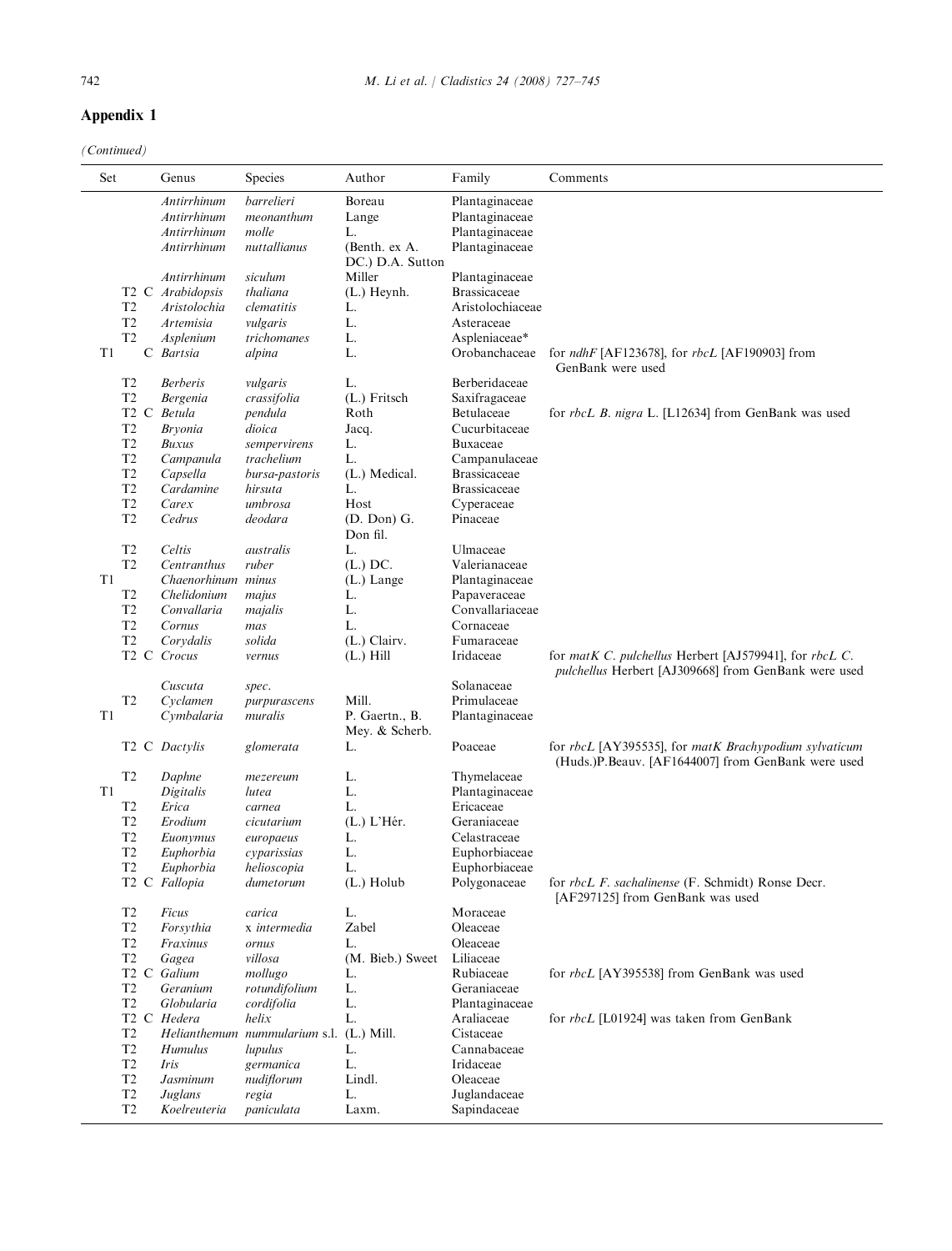(Continued)

| Set |                                  |             | Genus                    | Species                 | Author               | Family                          | Comments                                                                                              |
|-----|----------------------------------|-------------|--------------------------|-------------------------|----------------------|---------------------------------|-------------------------------------------------------------------------------------------------------|
|     |                                  |             | T2 C Lamium              | purpureum               | L.                   | Lamiaceae                       | for rbcL [Z37403] from GenBank was used                                                               |
| T1  |                                  |             | C Lathraea               | squamaria               | L.                   | Orobanchaceae                   | for rbcL L. clandestina L. [AF026833] from GenBank<br>was used                                        |
|     | T <sub>2</sub>                   |             | Lathyrus                 | vernus                  | $(L.)$ Bernh.        | Fabaceae                        |                                                                                                       |
|     | T <sub>2</sub>                   |             | Leucojum                 | vernum                  | L.                   | Amaryllidaceae                  |                                                                                                       |
| T1  |                                  |             | C Linaria                | alpina                  | $(L.)$ Mill.         | Plantaginaceae                  | for rbcL Antirrhinum majus L. [L11688] from GenBank<br>was used                                       |
|     |                                  |             | Linaria                  | vulgaris                | Mill.                | Plantaginaceae                  |                                                                                                       |
|     | T <sub>2</sub>                   |             | Listera                  | ovata                   | $(L.)$ R. Br.        | Orchidaceae                     |                                                                                                       |
|     | T <sub>2</sub>                   |             | Lithospermum             | arvense s.str.          | L.                   | Boraginaceae                    |                                                                                                       |
|     | T2                               |             | C Lonicera               | xylosteum               | L.                   | Caprifoliaceae                  | for Agt1 and Eif3E L. caprifolium L. was used                                                         |
|     | T <sub>2</sub>                   |             | Magnolia<br>C Melampyrum | spec.                   | L.                   | Magnoliaceae<br>Orobanchaceae   |                                                                                                       |
| T1  |                                  |             | C Melampyrum             | arvense<br>cristatum    | L.                   | Orobanchaceae                   |                                                                                                       |
| T1  |                                  |             | C Melampyrum             | italicum                | Soó                  | Orobanchaceae                   |                                                                                                       |
| T1  |                                  |             | C Melampyrum             | pratense                | L.                   | Orobanchaceae                   |                                                                                                       |
|     |                                  |             | C Melampyrum             | spec. $\ddagger$        |                      | Orobanchaceae                   |                                                                                                       |
|     |                                  | C           | Melampyrum               | sylvaticum              | L.                   | Orobanchaceae                   |                                                                                                       |
|     |                                  |             | C Melampyrum             | velebiticum             | Borbás               | Orobanchaceae                   |                                                                                                       |
|     | T <sub>2</sub>                   |             | Mercurialis              | perennis                | L.                   | Euphorbiaceae                   |                                                                                                       |
| T1  |                                  |             | <i><b>Odontites</b></i>  | luteus                  | (L.) Clairv.         | Orobanchaceae                   |                                                                                                       |
| T1  |                                  |             | Orobanche                | gracilis                | Sm.                  | Orobanchaceae                   |                                                                                                       |
|     | T <sub>2</sub>                   |             | Ostrya                   | carpinifolia            | Scop.                | Corylaceae                      |                                                                                                       |
|     | T <sub>2</sub>                   |             | Oxalis                   | acetosella              | L.                   | Oxalidaceae                     |                                                                                                       |
|     | T <sub>2</sub>                   |             | Paeonia                  | arborea                 | Donn.                | Paeoniaceae                     |                                                                                                       |
|     | T <sub>2</sub>                   |             | Parietaria               | officinalis             | L.                   | Urticaceae                      |                                                                                                       |
|     | T <sub>2</sub><br>T <sub>2</sub> |             | Paris                    | quadrifolia             | L.<br>L.             | Melanthiaceae                   |                                                                                                       |
| T1  |                                  |             | Pastinaca<br>Pedicularis | sativa s.l.<br>elongata | Kern.                | Apiaceae<br>Orobanchaceae       |                                                                                                       |
| T1  |                                  |             | Pedicularis              | verticillata            | L.                   | Orobanchaceae                   |                                                                                                       |
|     |                                  |             | C Physalis               | alkekengi               | L.                   | Solanaceae                      | for rbcL [U08617] from GenBank was used                                                               |
|     | T <sub>2</sub>                   |             | Plantago                 | lanceolata              | L.                   | Plantaginaceae                  |                                                                                                       |
|     | T <sub>2</sub>                   |             | Polygala                 | chamaebuxus             | L.                   | Polygalaceae                    |                                                                                                       |
|     | T <sub>2</sub>                   |             | Polygonatum              | multiflorium            | $(L.)$ All.          | Ruscaceae                       |                                                                                                       |
|     | T <sub>2</sub>                   |             | Potentilla               | tabernaemontani Asch.   |                      | Rosaceae                        |                                                                                                       |
|     | T <sub>2</sub>                   |             | Primula                  | vulgaris                | Huds.                | Primulaceae                     |                                                                                                       |
|     | T2                               |             | C Prunus                 | avium                   | L.                   | Rosaceae                        | for rbcL P. domestica ssp. intermedia Röder [AF227901]<br>from GenBank was used                       |
|     | T <sub>2</sub>                   |             | Pulmonaria               | officinalis             | L.                   | Boraginaceae                    |                                                                                                       |
|     | T <sub>2</sub>                   | $\mathbf C$ | Ranunculus               | bulbosus                | L.                   | Ranunculaceae                   | for matK [AY954188], for rbcL R. acris L. [AY395557]                                                  |
|     |                                  |             |                          |                         |                      |                                 | from GenBank was used                                                                                 |
| T1  |                                  |             | C Rhinanthus             | alectorolophus          | (Scop.) Pollich      | Orobanchaceae                   | for ndhF Pedicularis foliosa L. [AF123689], for rbcL<br>R. minor L. [AY395558] from GenBank were used |
|     | T <sub>2</sub>                   |             | Rhytidiadelphus          | triquetrus              | (Hedw.) Warnst.      | Hylocomiaceae†                  |                                                                                                       |
|     | T <sub>2</sub>                   |             | Ruta                     | graveolens              | L.                   | Rutaceae                        |                                                                                                       |
|     | T2                               |             | Scabiosa                 | spec.                   |                      | Dipsacaceae                     |                                                                                                       |
|     | T <sub>2</sub> C                 |             | Scrophularia             | canina                  | L.                   |                                 | Scrophulariaceae for rbcL Scrophularia spec. L. [L36449] from GenBank<br>was used                     |
|     | T <sub>2</sub>                   |             | Sedum                    | cf. acre                | L.                   | Crassulaceae                    |                                                                                                       |
|     | $\mathbf{T}2$                    |             | Selaginella              | selaginoides            | $(L.)$ P. Beauv.     | Selaginellaceae*                |                                                                                                       |
|     | T <sub>2</sub>                   |             | Senecio                  | vulgaris                | L.                   | Asteraceae                      |                                                                                                       |
|     | $\mathbf{T}2$                    |             | Silene                   | vulgaris                | (Moench)<br>Garcke   | Caryophyllaceae                 |                                                                                                       |
|     | T <sub>2</sub>                   |             | <b>Stellaria</b>         | media                   | $(L.)$ Vill.         | Caryophyllaceae                 |                                                                                                       |
|     | T <sub>2</sub>                   |             | Tamus                    | communis                | L.                   | Dioscoreaceae                   |                                                                                                       |
|     | $\mathbf{T}2$                    |             | Taraxacum                | officinale              | Weber                | Asteraceae                      |                                                                                                       |
|     | $\mathbf{T}2$                    |             | Tussilago                | farfara                 | L.                   | Asteraceae                      |                                                                                                       |
| T1  | $\mathbf{T}2$                    |             | Valerianella<br>Veronica | locusta<br>beccabunga   | $(L.)$ Laterr.<br>L. | Valerianaceae<br>Plantaginaceae |                                                                                                       |
| T1  |                                  |             | Veronica                 | urticifolia             | Jacq.                | Plantaginaceae                  |                                                                                                       |
|     | T <sub>2</sub>                   |             | Vinca                    | major                   | L.                   | Apocynaceae                     |                                                                                                       |
|     |                                  |             |                          |                         |                      |                                 |                                                                                                       |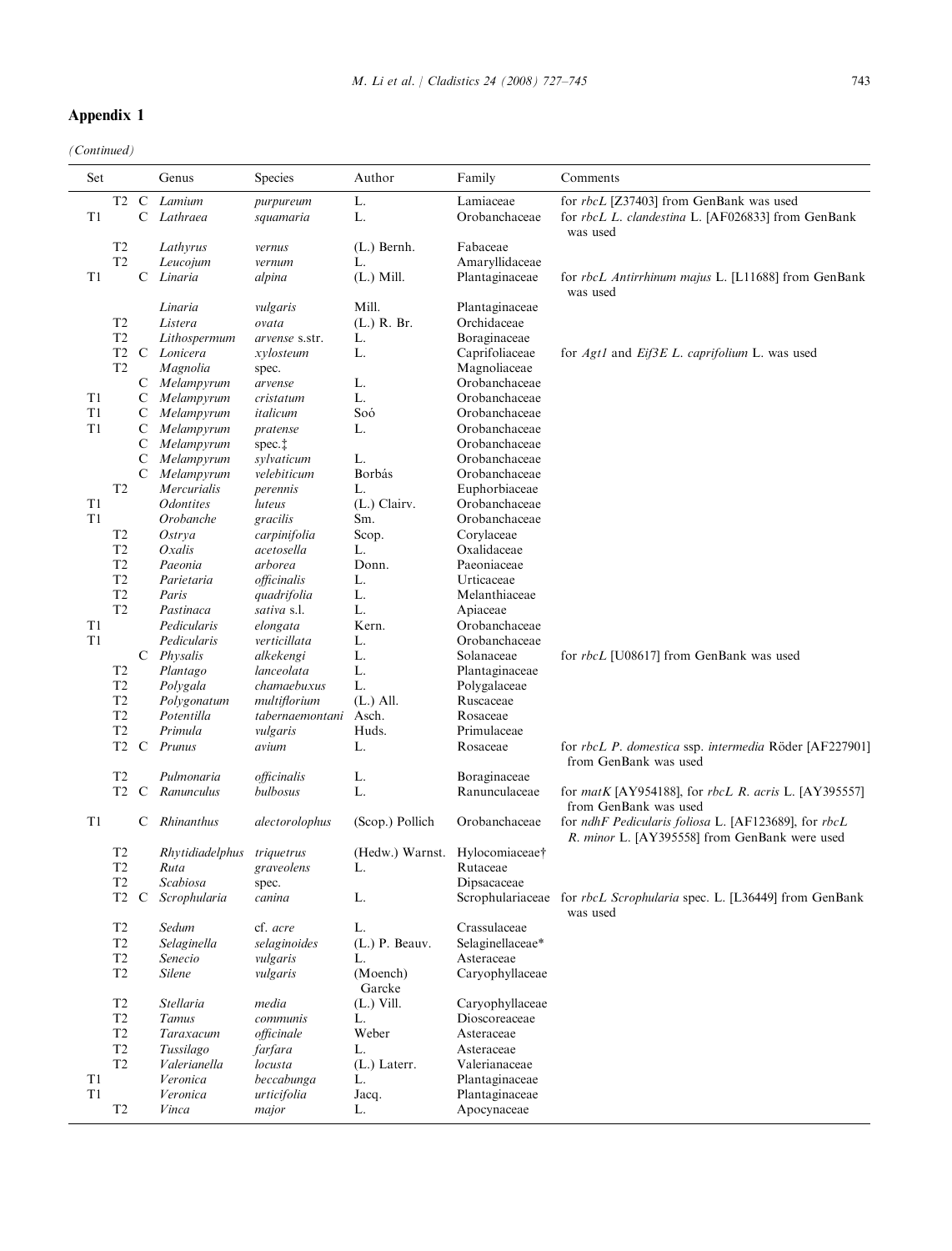(Continued)

| Set                              | Genus                      | <b>Species</b>                  | Author                            | Family                               | Comments |  |
|----------------------------------|----------------------------|---------------------------------|-----------------------------------|--------------------------------------|----------|--|
| T <sub>2</sub><br>T <sub>2</sub> | Viola<br>Viola<br>Withania | arvensis<br>suavis<br>somnifera | Murray<br>M.Bieb.<br>$(L.)$ Dunal | Violaceae<br>Violaceae<br>Solanaceae |          |  |

\*Pteridophyta.

-Bryophyta.

Melampyrum spec. refers to a new species so far misclassified as M. italicum.

## Appendix 2

Complete list of COS markers tested in this study. The Arabidopsis Genomic Initiative Identifier (AGI-ID) for the A. thaliana orthologs is provided. Testing level abbreviations: A = primer prescreening (Test Set 1: Orobanchaceae + Plantaginaceae); B = sequencing (Genus-set); C = sequencing (Class-Set). Application range:  $G =$  genus;  $F =$  family;  $O =$  order; ND = not determined; question marks indicate possible application ranges to be tested in other taxonomic groups.

|                          |           |                                                                            |                                                          |                                  | Testing       |             |
|--------------------------|-----------|----------------------------------------------------------------------------|----------------------------------------------------------|----------------------------------|---------------|-------------|
| Name                     | AGI-ID    | Function                                                                   | Forward primer                                           | Reverse primer                   | level         | Application |
| Det <sub>3</sub>         |           | AT1G12840 Vacuolar ATP synthase<br>subunit C-related                       | tgggatgaggcaaagtacccnacnatgtc gttacagtgtaragrgcataytcatt |                                  | $\mathcal{C}$ | F/O         |
| Gi                       |           | AT1G22770 Gigantea protein -related                                        | tgggctacagatgcacttga                                     | cacgcaagaaatgcaratgcatcca        | B             | $G$ ?       |
| ChIP                     |           | AT1G74470 Geranylgeranyl reductase                                         | cggcgagtgacsaaratgaagatgat                               | ggcgagacgtcrtcrccgacrtacat       | $\mathbf C$   | F/O         |
| Agt1                     |           | AT2G13360 Alanine-glyoxylate<br>aminotransferase                           | gatttccghatggatgantgggg                                  | ccaytcctccttctghgtgcagtt         | $\mathcal{C}$ | $G$ ?       |
| Bio2                     |           | AT2G43360 Biotin synthase                                                  | ggvtgcagygaagaytgttc                                     | gtgcaacaracytccatbcccat          | C             | F/O         |
| At103                    |           | AT3G56940 Mg-protoporphyrin IX<br>monomethyl ester cyclase                 | cttcaagccmaagttcatcttcta                                 | ttggcaatcattgaggtacatngtmacata C |               | S/G/F       |
| Eif3E                    |           | AT3G57290 Translation initiation factor<br>3-related protein               | tttgaatgtggcaactaytctrgtgctgc                            | acctcttcacactcyytcatctt          | В             | $G$ ?       |
| Apgl                     | AT3G63410 | Chloroplast inner envelope<br>membrane<br>protein, putative                | ggaccagtcgccncaycagct                                    | aaccactcaatrtactcttc             | A             | ND          |
| <b>H</b> mg <sub>s</sub> |           | AT4G11820 Hydroxymethylglutaryl-CoA gctttgttnaaytgtgtbaattgggt<br>synthase |                                                          | aagtcatagacatgdgmcatrtg          | A             | <b>ND</b>   |
| Rml1                     |           | AT4G23100 Gamma-glutamylcysteine<br>synthetase                             | cctggtggtcagttygarcttagtgg                               | ttgtcagtatctgtccdtatrtgg         | B             | $G$ ?       |
| Sqd1                     |           | AT4G33030 Sulfite: UDP-glucose<br>sulfotransferase                         | cttgggacsatgggtgartatgg                                  | ccwacagcagcytgmacacagaacc        | A             | <b>ND</b>   |
| Sqd2                     |           | AT5G01220 UDP-sulfoquinovose:DAG<br>sulfoquinovosyltransferase             | gtcccaatagtratgtcdtaycacac                               | ctttggaataagggtgthgattc          | A             | ND          |
| Psv                      |           | AT5G17230 Geranylgeranyl-diphosphate<br>geranylgeranyl transferase         | gagacatgatygaaggratg                                     | atgtcttcatctganagyccsgc          | A             | <b>ND</b>   |
|                          |           | Hcf136 AT5G23120 Photosystem II stability/<br>assembly factor              | tcagctgargangaagatttcaa                                  | cagcactgaaagttcchgtrtagta        | B             | $G$ ?       |
| $A$ ro $B$               | AT5G66120 | 3-dehydroquinate synthase,<br>putative                                     | gcattctaccaarcwcartgtgt                                  | gctttgttttcacatgawckcttdatagca   | A             | <b>ND</b>   |

## Appendix 3

Species sets used for sequencing and phylogenetic reconstruction in this study.

| Order                                        | Family                                                           | Genus                                                | <b>Species</b>                                 | Set         |                                  |  |    |    |   |
|----------------------------------------------|------------------------------------------------------------------|------------------------------------------------------|------------------------------------------------|-------------|----------------------------------|--|----|----|---|
| Lamiales<br>Lamiales<br>Lamiales<br>Lamiales | Orobanchaceae<br>Orobanchaceae<br>Orobanchaceae<br>Orobanchaceae | Melampyrum<br>Melampyrum<br>Melampyrum<br>Melampyrum | italicum<br>velebiticum<br>spec.<br>sylvaticum | A<br>A<br>A | B1<br>B2<br>B3<br>B <sub>4</sub> |  | E1 | G1 | Н |